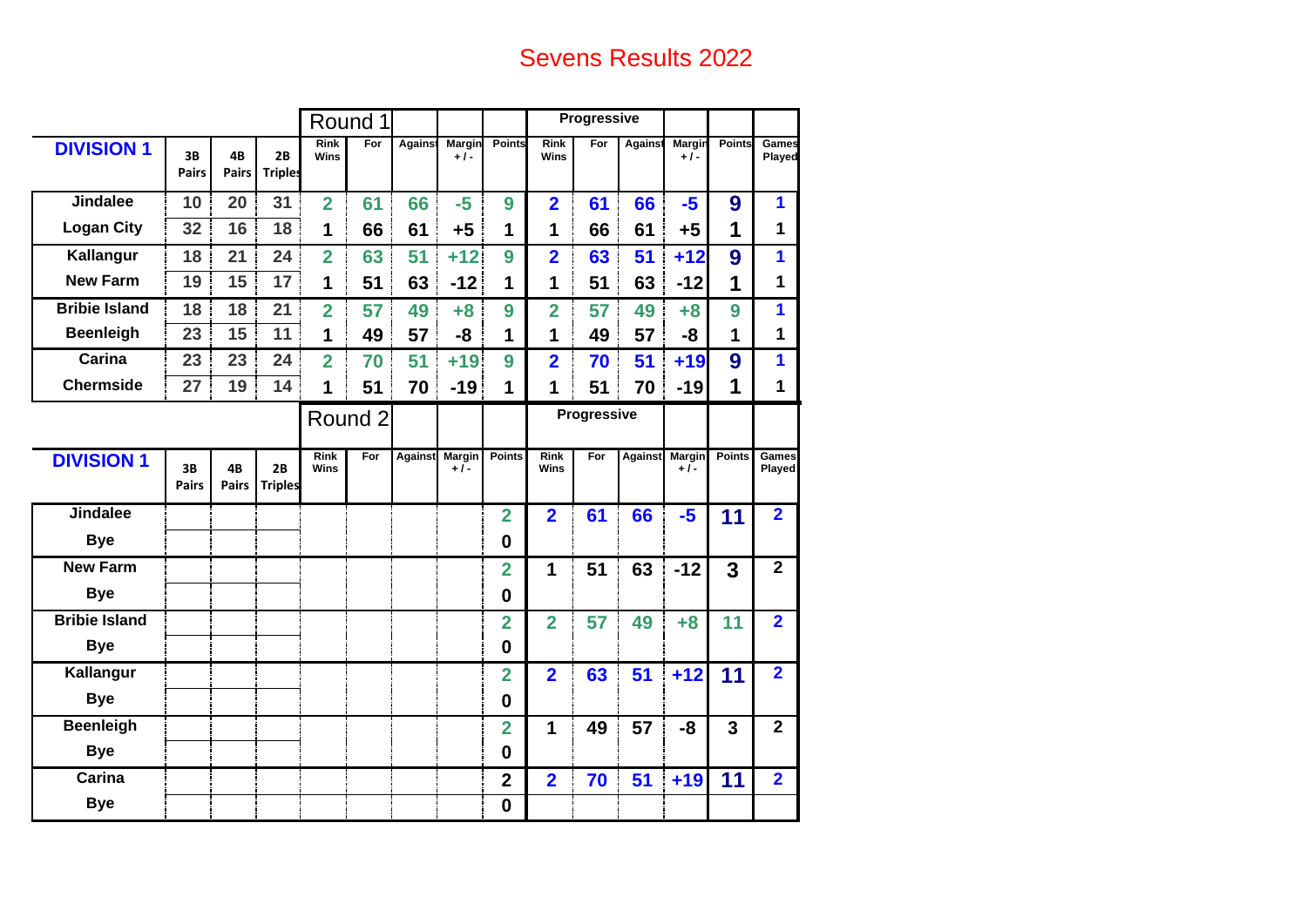| <b>Logan City</b> |  |  |  |        | 66     | 61 | $+5$  | າ<br>J |  |
|-------------------|--|--|--|--------|--------|----|-------|--------|--|
| <b>Bye</b>        |  |  |  | 0      |        |    |       |        |  |
| <b>Chermside</b>  |  |  |  | ◠<br>▃ | -<br>J | 70 | $-19$ | ◠      |  |
| <b>Bye</b>        |  |  |  | O      |        |    |       |        |  |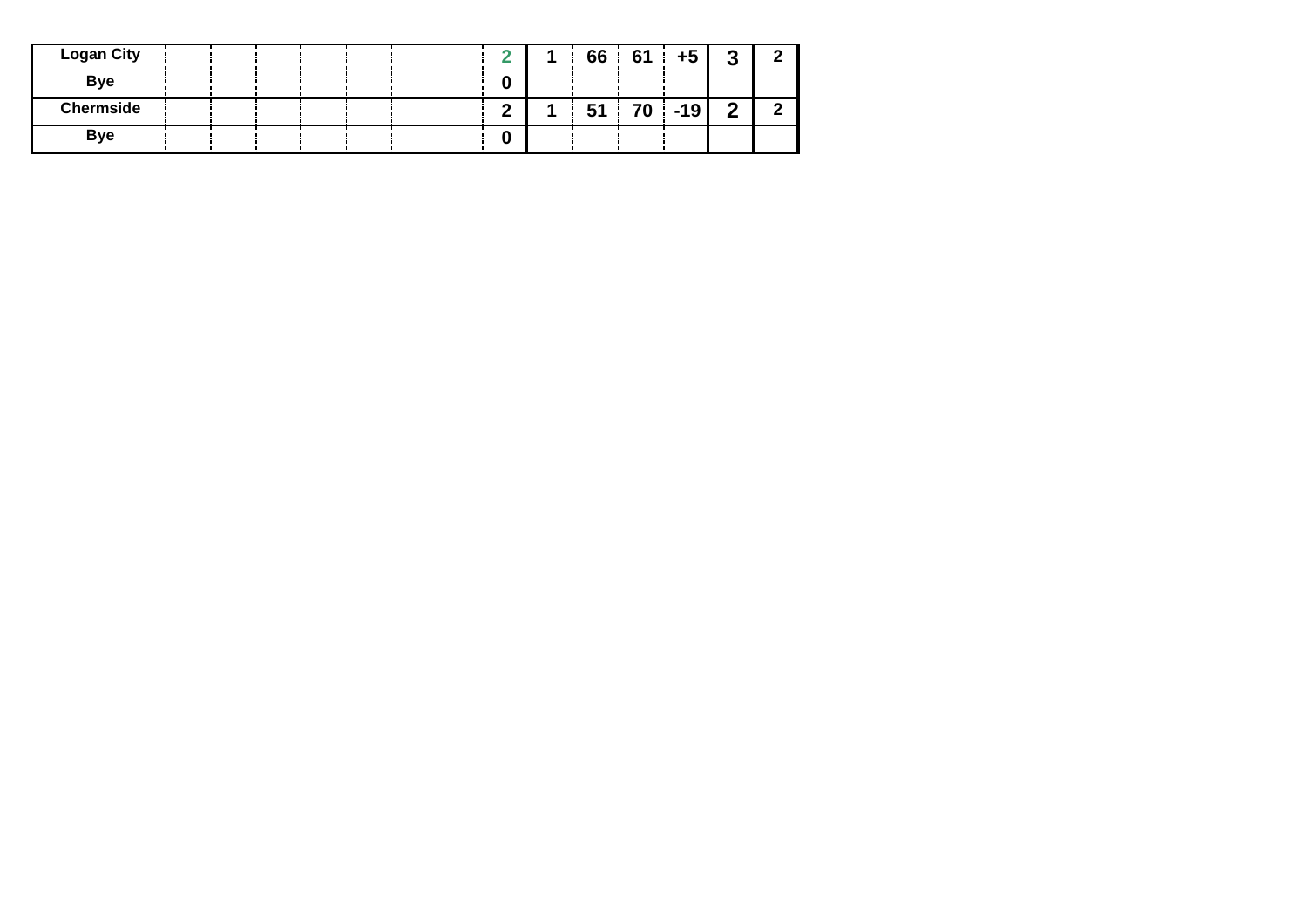|                                       |                 |          |    |                      |     | Round 2 |                 |               |                  |     |         | Progressive     |                |                         |
|---------------------------------------|-----------------|----------|----|----------------------|-----|---------|-----------------|---------------|------------------|-----|---------|-----------------|----------------|-------------------------|
| <b>DIVISION 2</b><br><b>SECTION 1</b> | <b>3B Pairs</b> | 4B Pairs |    | 3B Triples Rink Wins | For | Against | Margin<br>$+1-$ | <b>Points</b> | <b>Rink Wins</b> | For | Against | Margin<br>$+1-$ | Points         | Games<br>Played         |
| <b>Bribie Island</b>                  | 24              | 23       | 32 | 3                    | 79  | 40      | 39              | 10            | 5                | 141 | 93      | 48              | 19             | $\overline{2}$          |
|                                       | 16              | 10       | 14 |                      |     |         |                 |               |                  |     |         |                 |                |                         |
| Geebung                               | 32              | 20       | 12 | 1                    | 64  | 63      | 1               | 1             | $\overline{2}$   | 117 | 125     | -8              | $\overline{2}$ | $\overline{\mathbf{2}}$ |
|                                       | 12              | 22       | 29 |                      |     |         |                 |               |                  |     |         |                 |                |                         |
| Kallangur                             | 19              | 15       | 27 | $\overline{2}$       | 61  | 52      | 9               | 9             | $\mathbf{3}$     | 121 | 111     | 10              | 10             | $\overline{\mathbf{2}}$ |
|                                       | 17              | 17       | 18 |                      |     |         |                 |               |                  |     |         |                 |                |                         |
| Manly                                 | 16              | 10       | 14 |                      | 40  | 79      | $-39$           |               | $\overline{2}$   | 99  | 139     | $-40$           | 9              | $\overline{2}$          |
|                                       | 24              | 23       | 32 |                      |     |         |                 |               |                  |     |         |                 |                |                         |
| Sandgate                              | 17              | 17       | 18 | 1                    | 52  | 61      | $-9$            | 1             | 1                | 103 | 126     | $-23$           | 1              | $\overline{2}$          |
|                                       | 19              | 15       | 27 |                      |     |         |                 |               |                  |     |         |                 |                |                         |
| Maroochy                              | 12              | 22       | 29 | $\overline{2}$       | 63  | 64      | $-1$            | 9             | 5                | 128 | 115     | 13              | 19             | $\overline{2}$          |
|                                       | 32              | 20       | 12 |                      |     |         |                 |               |                  |     |         |                 |                |                         |

|                                       |                 |    |                 |                               |           | Round 2      |                 |        |                  |                   |            | Progressive      |               |                 |
|---------------------------------------|-----------------|----|-----------------|-------------------------------|-----------|--------------|-----------------|--------|------------------|-------------------|------------|------------------|---------------|-----------------|
| <b>DIVISION 2</b><br><b>SECTION 2</b> | <b>3B Pairs</b> |    |                 | 4B Pairs 3B Triples Rink Wins | For       | Against      | Margin<br>$+1-$ | Points | <b>Rink Wins</b> | For               | Against    | Margin<br>$+1-$  | <b>Points</b> | Games<br>Played |
| <b>Beenleigh</b>                      | 11              | 23 | 32 <sub>2</sub> | $\overline{2}$                | 66        | 59           | 7               | 9      | 3                | 126               | 127        | $-1$             | 10            | $\overline{2}$  |
|                                       | 27              | 16 | 16              |                               |           |              |                 |        |                  |                   |            |                  |               |                 |
| Enoggera                              | 15              | 15 | 19              |                               | 49        | 68           | $-19$           |        | $\overline{2}$   | 117               | 128        | $-11$            | 9             | $\overline{2}$  |
|                                       | 19              | 22 | 27              |                               |           |              |                 |        |                  |                   |            |                  |               |                 |
| <b>Broadbeach</b>                     | 18              | 18 | 21              |                               | 51        | $\mathbf{c}$ | $-10$           |        | ◢                | TZT               | 119        | $\blacktriangle$ | 9             | $\overline{2}$  |
|                                       | 31              | 21 | 23              |                               |           |              |                 |        |                  |                   |            |                  |               |                 |
| west roowoompa                        | 27              | 16 | 16              | т                             | ວນ        | <b>DD</b>    | $-1$            | п      | ∠                | ាប់               | <b>TJU</b> | $-21$            | 2             | $\overline{2}$  |
|                                       | 11              | 23 | 32              |                               |           |              |                 |        |                  |                   |            |                  |               |                 |
| <b>Hamilton</b>                       | 31              | 21 | 23              | 3                             | 75        | 57           | 18              | 10     | 5                | 139               | 113        | 26               | 19            | $\overline{2}$  |
|                                       | 18              | 18 | 21              |                               |           |              |                 |        |                  |                   |            |                  |               |                 |
| Jindalee                              | 19              | 22 | 27              | J.                            | <b>DO</b> | 49           | ាម              | ΠU     | 4                | $T_{\textbf{Z}4}$ | 115        | TТ               | 11            | $\overline{2}$  |
|                                       | 15              | 15 | 19              |                               |           |              |                 |        |                  |                   |            |                  |               |                 |

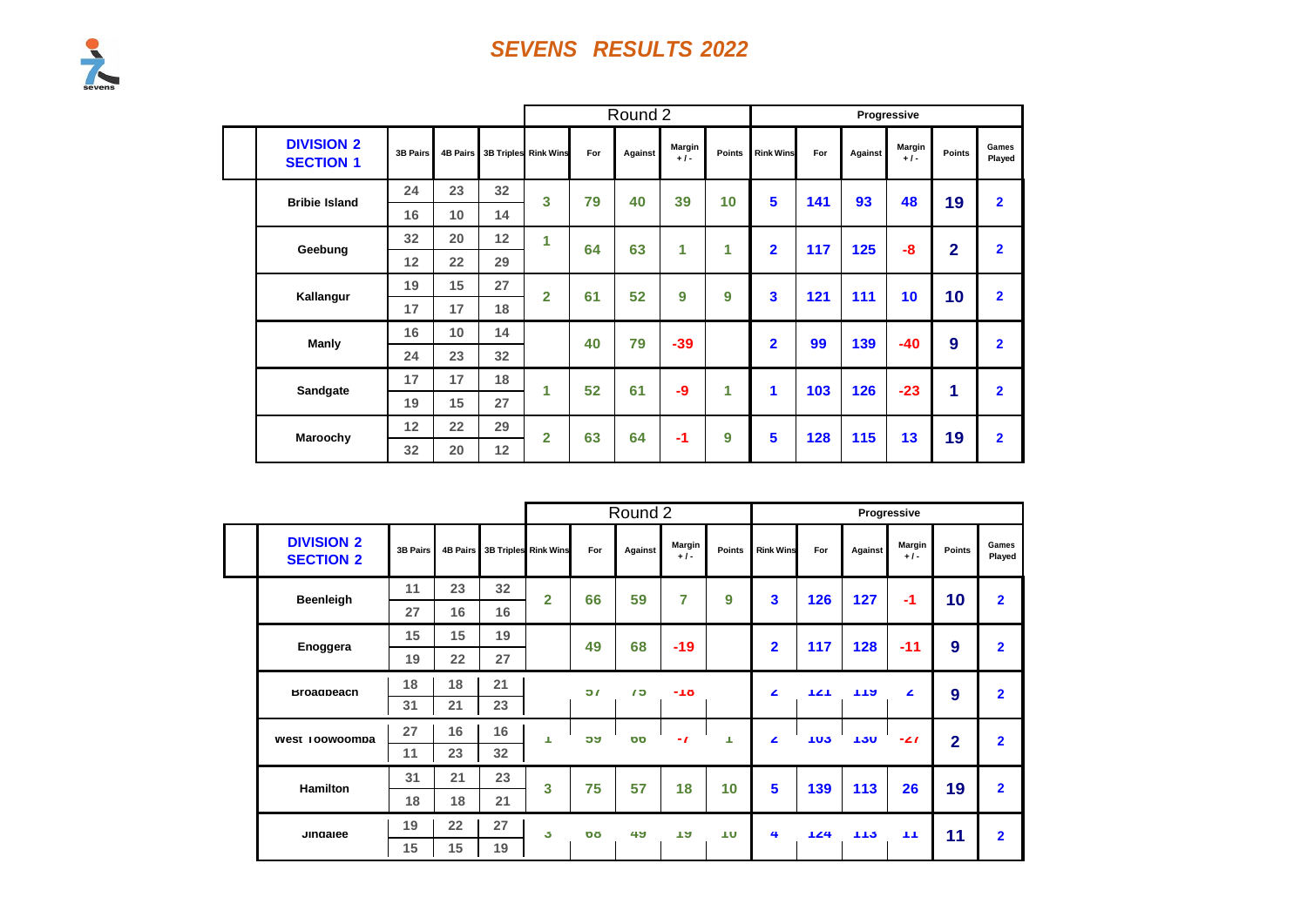

|  |                                       |                 |    |    |                               |     | Round 2 |                 |               |                  |     |         | Progressive     |        |                 |
|--|---------------------------------------|-----------------|----|----|-------------------------------|-----|---------|-----------------|---------------|------------------|-----|---------|-----------------|--------|-----------------|
|  | <b>DIVISION 3</b><br><b>SECTION 1</b> | <b>3B Pairs</b> |    |    | 4B Pairs 3B Triples Rink Wins | For | Against | Margin<br>$+1-$ | <b>Points</b> | <b>Rink Wins</b> | For | Against | Margin<br>$+1-$ | Points | Games<br>Played |
|  | <b>Aspley</b>                         | 18              | 11 | 27 | 1                             | 56  | 52      | 4               | 1             | 4                | 124 | 93      | 31              | 11     | $\overline{2}$  |
|  |                                       | 20              | 17 | 15 |                               |     |         |                 |               |                  |     |         |                 |        |                 |
|  | Kallangur                             | 18              | 13 | 18 |                               | 49  | 67      | $-18$           |               |                  | 90  | 135     | $-45$           |        | $\overline{2}$  |
|  |                                       | 22              | 15 | 30 |                               |     |         |                 |               |                  |     |         |                 |        |                 |
|  | <b>Chermside</b>                      | 19              | 21 | 24 | $\overline{2}$                | 64  | 60      | 4               | 9             | 3                | 109 | 123     | $-14$           | 10     | $\overline{2}$  |
|  |                                       | 27              | 14 | 19 |                               |     |         |                 |               |                  |     |         |                 |        |                 |
|  |                                       | 20              | 17 | 15 | $\overline{2}$                | 52  | 56      | $-4$            | 9             | 4                | 115 | 101     | 14              | 18     | $\overline{2}$  |
|  | <b>Pine Rivers</b>                    | 18              | 11 | 27 |                               |     |         |                 |               |                  |     |         |                 |        |                 |
|  | <b>Bramble Bay</b>                    | 27              | 14 | 19 | 1                             | 60  | 64      | $-4$            | 1             | 4                | 134 | 107     | 27              | 11     | $\overline{2}$  |
|  |                                       | 19              | 21 | 24 |                               |     |         |                 |               |                  |     |         |                 |        |                 |
|  | Dayboro                               | 22              | 15 | 30 | 3                             | 67  | 49      | 18              | 10            | 3                | 110 | 123     | $-13$           | 10     | $\overline{2}$  |
|  |                                       | 18              | 13 | 18 |                               |     |         |                 |               |                  |     |         |                 |        |                 |

|                                       |          |    |    |                               |           | Round 2 |                 |                      |                  |     |            | Progressive             |                |                 |
|---------------------------------------|----------|----|----|-------------------------------|-----------|---------|-----------------|----------------------|------------------|-----|------------|-------------------------|----------------|-----------------|
| <b>DIVISION 3</b><br><b>SECTION 2</b> | 3B Pairs |    |    | 4B Pairs 3B Triples Rink Wins | For       | Against | Margin<br>$+1-$ | <b>Points</b>        | <b>Rink Wins</b> | For | Against    | Margin<br>$+1-$         | <b>Points</b>  | Games<br>Played |
| <b>New Farm</b>                       | 15       | 9  | 25 | 1                             | 49        | 62      | $-13$           | 1                    | 3                | 55  | 62         | -8                      | 10             | $\overline{2}$  |
|                                       | 24       | 23 | 15 |                               |           |         |                 |                      |                  |     |            |                         |                |                 |
| <b>Bye</b>                            |          |    |    |                               |           |         |                 |                      |                  |     |            |                         |                |                 |
| <b>Everton Park</b>                   | 24       | 11 | 27 | ∠                             | 0/2       | ้วบ     | $T_{\rm A}$     | A                    | 4                | 117 | <b>TTU</b> | $\sqrt{ }$              | 18             | $\overline{2}$  |
|                                       | 14       | 22 | 14 |                               |           |         |                 |                      |                  |     |            |                         |                |                 |
| <b>Mt Gravatt</b>                     | 24       | 23 | 15 | z                             | <b>DZ</b> | 49      | 15              | ы                    | J.               | 122 | <b>TU4</b> | 1ŏ                      | 10             | $\overline{2}$  |
|                                       | 15       | 9  | 25 |                               |           |         |                 |                      |                  |     |            |                         |                |                 |
| <b>Northern Suburbs</b>               | 14       | 22 | 14 | 1                             | 50        | 62      | $-12$           | $\blacktriangleleft$ | $\overline{2}$   | 104 | 110        | $-6$                    | $\overline{2}$ | $\overline{2}$  |
|                                       | 24       | 11 | 27 |                               |           |         |                 |                      |                  |     |            |                         |                |                 |
| Tarragindi                            |          |    |    | $\overline{2}$                | 13        |         | 13              | 9                    | 4                | 61  | 54         | $\overline{\mathbf{r}}$ | 18             | $\overline{2}$  |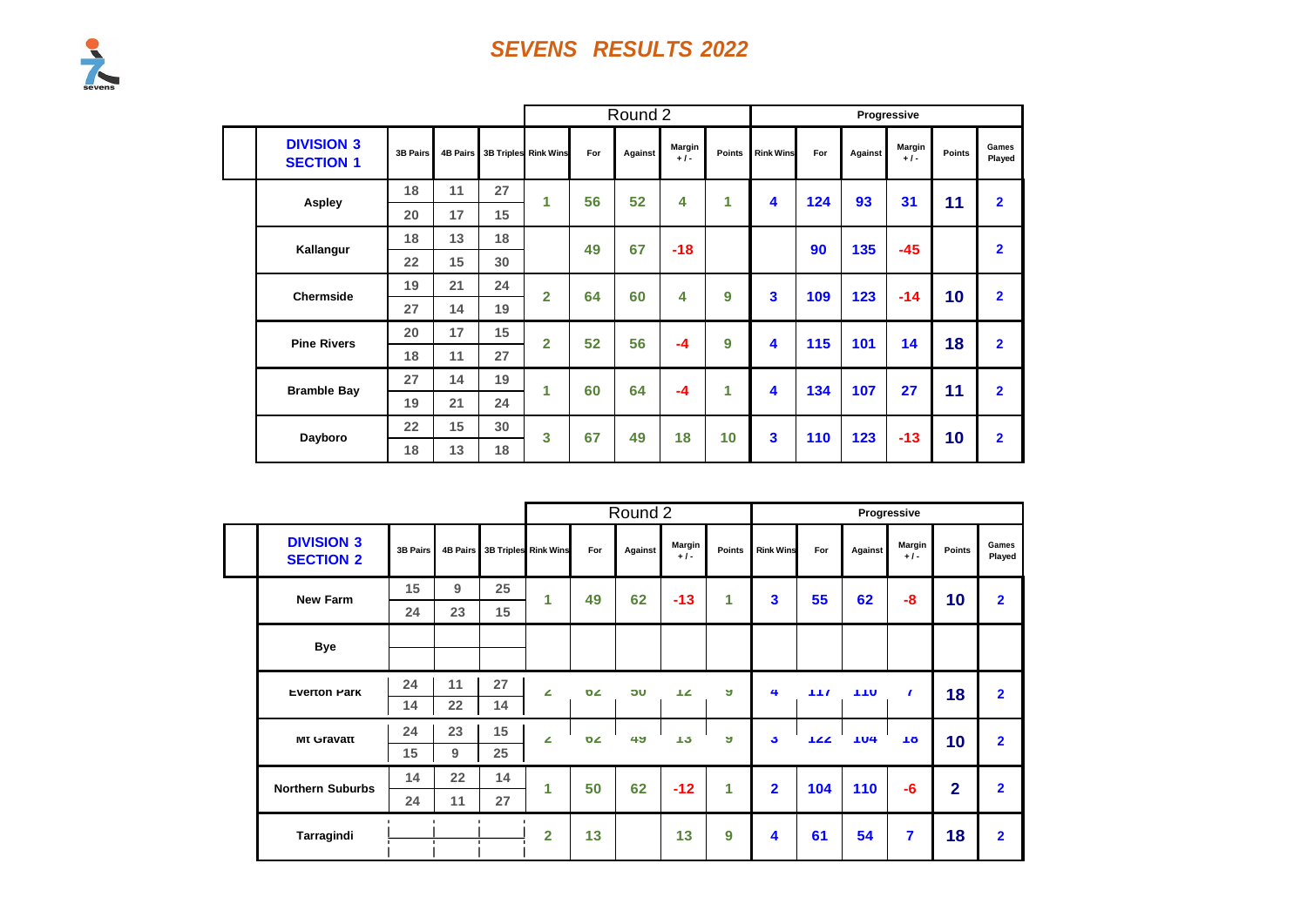

|  |                        |          |    |    |                                       |            | Round 2 |               |               |                     |            |         | Progressive      |               |                 |
|--|------------------------|----------|----|----|---------------------------------------|------------|---------|---------------|---------------|---------------------|------------|---------|------------------|---------------|-----------------|
|  | <b>DIVISION 3</b><br>0 | 3B Pairs |    |    | 4B Pairs 3B Triples <b>Num YVIIIS</b> | <b>FUI</b> | Myaniat | Margin<br>+/- | <b>FUILIS</b> | <b>INITIA VEHIO</b> | <b>FUI</b> | Myaniot | Margin $+1$      | <b>FUILIS</b> | Games<br>Played |
|  | <b>Broadbeach</b>      | 20       | 15 | 27 | 1                                     | 62         | 68      | $-6$          | 1             | 3                   | 68         | 68      |                  | 10            | $\overline{2}$  |
|  |                        | 22       | 21 | 25 |                                       |            |         |               |               |                     |            |         |                  |               |                 |
|  | <b>Bye</b>             |          |    |    |                                       |            |         |               |               |                     |            |         |                  |               |                 |
|  | <b>Tweed Heads</b>     | 25       | 21 | 19 | 3                                     | 65         | 51      | 14            | 10            | 4                   | 117        | 114     | $\mathbf{3}$     | 11            | $\overline{2}$  |
|  |                        | 19       | 14 | 18 |                                       |            |         |               |               |                     |            |         |                  |               |                 |
|  | Carina                 | 22       | 21 | 25 | $\overline{2}$                        | 68         | 62      | 6             | 9             | 4                   | 131        | 114     | 17               | 18            | $\overline{2}$  |
|  |                        | 20       | 15 | 27 |                                       |            |         |               |               |                     |            |         |                  |               |                 |
|  | <b>Paradise Point</b>  | 19       | 14 | 18 |                                       | 51         | 65      | $-14$         |               | 1                   | 114        | 127     | $-13$            | 1             | $\overline{2}$  |
|  |                        | 25       | 21 | 19 |                                       |            |         |               |               |                     |            |         |                  |               |                 |
|  | Logan City             |          |    |    | $\overline{2}$                        | 10         |         | 10            | 9             | 4                   | 72         | 63      | $\boldsymbol{9}$ | 18            | $\overline{2}$  |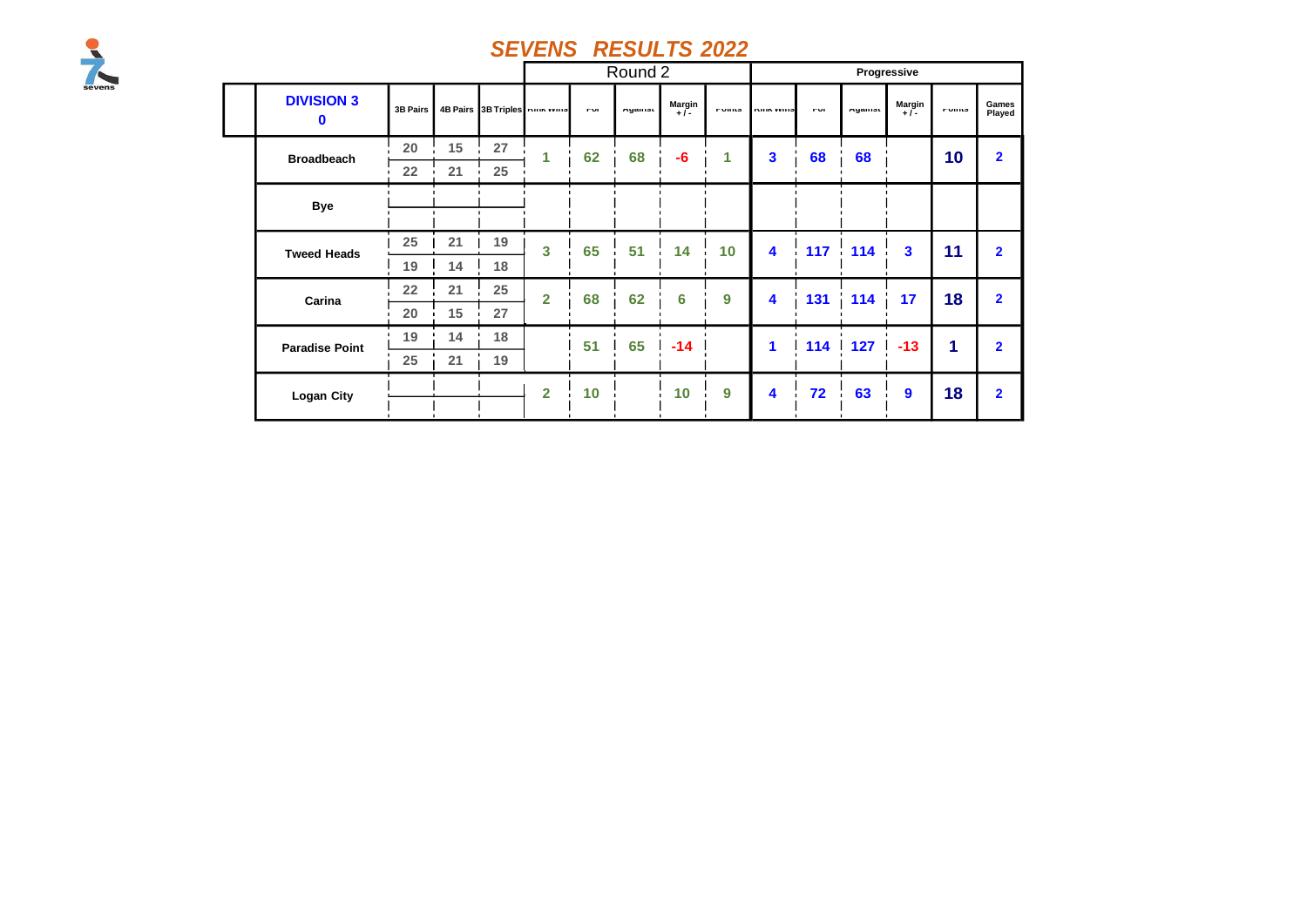|                        |          |                 |    |                      |     | Round 2 |                 |        |                  |     |         | Progressive     |               |                 |
|------------------------|----------|-----------------|----|----------------------|-----|---------|-----------------|--------|------------------|-----|---------|-----------------|---------------|-----------------|
| <b>DIVISION 3</b><br>0 | 3B Pairs | <b>4B Pairs</b> |    | 3B Triples Rink Wins | For | Against | Margin<br>$+1-$ | Points | <b>Rink Wins</b> | For | Against | Margin<br>$+1-$ | <b>Points</b> | Games<br>Played |
| <b>Salisbury</b>       | 25       | 10              | 20 | 1                    | 55  | 65      | $-10$           | 1      | $\blacktriangle$ | 132 | 116     | 16              | 11            | $\overline{2}$  |
|                        | 24       | 20              | 21 |                      |     |         |                 |        |                  |     |         |                 |               |                 |
| Beenleigh              | 19       | 18              | 14 |                      | 51  | 71      | $-20$           |        |                  | 102 | 148     | $-46$           |               | $\overline{2}$  |
|                        | 28       | 19              | 24 |                      |     |         |                 |        |                  |     |         |                 |               |                 |
| Toowoomba              | 21       | 16              | 31 | 3                    | 68  | 44      | 24              | 10     | 6                | 146 | 85      | 61              | 20            | $\overline{2}$  |
|                        | 14       | 14              | 16 |                      |     |         |                 |        |                  |     |         |                 |               |                 |
| Coorparoo              | 24       | 20              | 21 | $\overline{2}$       | 65  | 55      | 10 <sub>1</sub> | 9      | $\overline{2}$   | 106 | 133     | $-27$           | 9             | $\overline{2}$  |
|                        | 25       | 10              | 20 |                      |     |         |                 |        |                  |     |         |                 |               |                 |
| <b>Wellers Hill</b>    | 14       | 14              | 16 |                      | 44  | 68      | $-24$           |        | 1                | 94  | 146     | $-52$           | 1             | $\overline{2}$  |
|                        | 21       | 16              | 31 |                      |     |         |                 |        |                  |     |         |                 |               |                 |
| Ipswich                | 28       | 19              | 24 | 3                    | 71  | 51      | 20              | 10     | 5                | 149 | 101     | 48              | 19            | $\overline{2}$  |
|                        | 19       | 18              | 14 |                      |     |         |                 |        |                  |     |         |                 |               |                 |

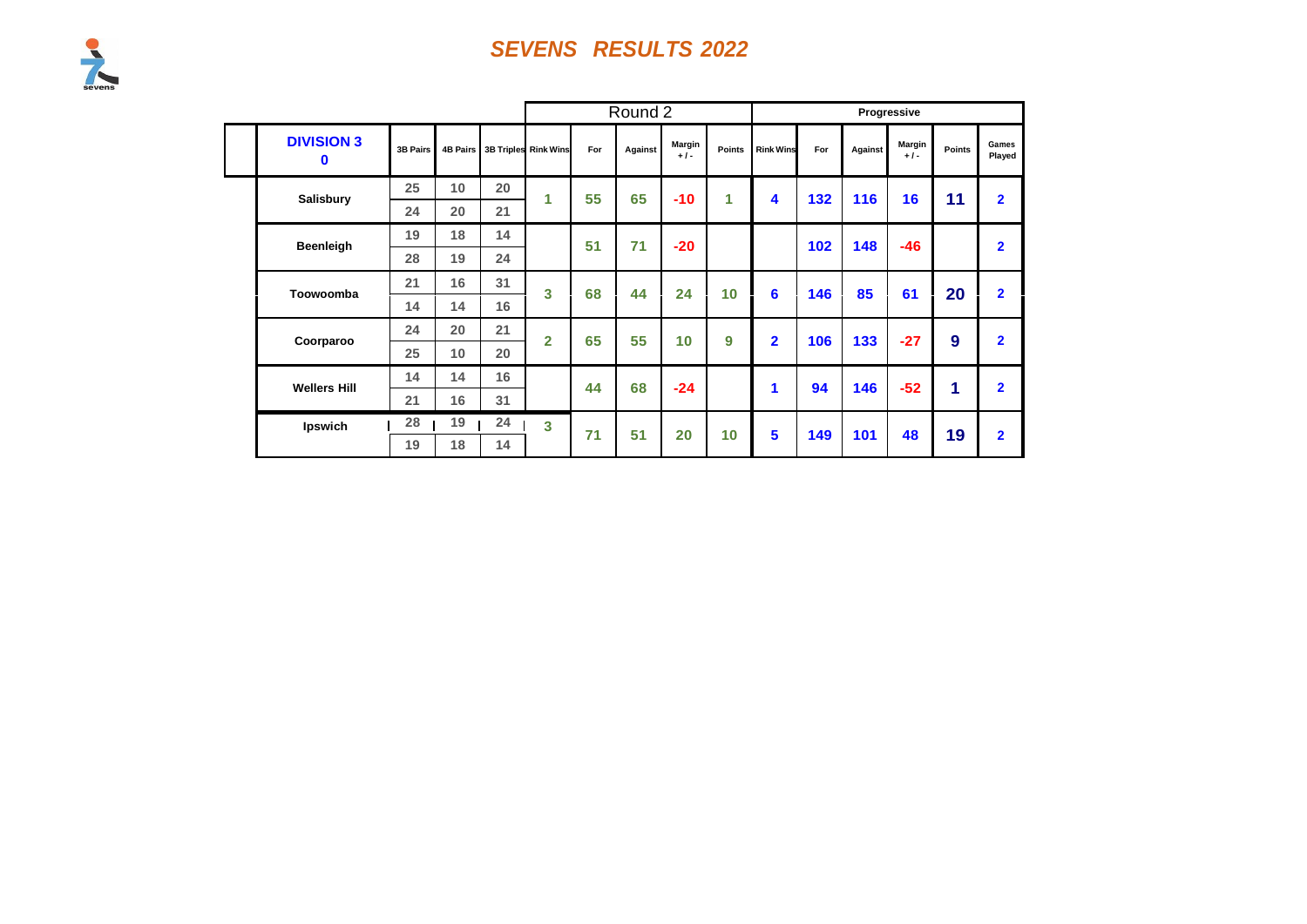|  |                                       |                 |    |    |                               |     | Round 2 |                 |               |                         |     |         | Progressive     |                |                         |
|--|---------------------------------------|-----------------|----|----|-------------------------------|-----|---------|-----------------|---------------|-------------------------|-----|---------|-----------------|----------------|-------------------------|
|  | <b>DIVISION 4</b><br><b>SECTION 1</b> | <b>3B Pairs</b> |    |    | 4B Pairs 3B Triples Rink Wins | For | Against | Margin<br>$+1-$ | <b>Points</b> | <b>Rink Wins</b>        | For | Against | Margin<br>$+1-$ | <b>Points</b>  | Games<br>Played         |
|  | <b>Caboolture Lakes</b>               | 15              | 8  | 33 | 1                             | 56  | 72      | $-16$           | 1             | 3                       | 128 | 118     | 10              | 10             | $\overline{2}$          |
|  |                                       | 30              | 18 | 24 |                               |     |         |                 |               |                         |     |         |                 |                |                         |
|  | <b>Pine Rivers Ladies</b>             | 20              | 16 | 15 | 1                             | 51  | 58      | $-7$            | 1             | $\overline{2}$          | 97  | 130     | $-33$           | $\overline{2}$ | $\overline{2}$          |
|  |                                       | 25              | 9  | 24 |                               |     |         |                 |               |                         |     |         |                 |                |                         |
|  | <b>Bribie Island</b>                  | 36              | 18 | 19 | $\overline{2}$                | 73  | 56      | 17              | 9             | 3                       | 130 | 118     | 12              | 10             | $\overline{\mathbf{2}}$ |
|  |                                       | 15              | 17 | 24 |                               |     |         |                 |               |                         |     |         |                 |                |                         |
|  | Kallangur                             | 30              | 18 | 24 | $\overline{2}$                | 72  | 56      | 16              | 9             | 4                       | 134 | 113     | 21              | 18             | $\overline{2}$          |
|  |                                       | 15              | 8  | 33 |                               |     |         |                 |               |                         |     |         |                 |                |                         |
|  | Woodford                              | 15              | 17 | 24 | 1                             | 56  | 73      | $-17$           | 1             | $\overline{\mathbf{3}}$ | 119 | 127     | $-8$            | 10             | $\overline{2}$          |
|  |                                       | 36              | 18 | 19 |                               |     |         |                 |               |                         |     |         |                 |                |                         |
|  | Geebung                               | 25              | 9  | 24 | $\overline{2}$                | 58  | 51      | 7               | 9             | 3                       | 112 | 114     | $-2$            | 10             | $\overline{2}$          |
|  |                                       | 20              | 16 | 15 |                               |     |         |                 |               |                         |     |         |                 |                |                         |

|                                       |                 |    |    |                               |           | Round 2 |                 |        |                  |            |         | Progressive            |                |                 |
|---------------------------------------|-----------------|----|----|-------------------------------|-----------|---------|-----------------|--------|------------------|------------|---------|------------------------|----------------|-----------------|
| <b>DIVISION 4</b><br><b>SECTION 2</b> | <b>3B Pairs</b> |    |    | 4B Pairs 3B Triples Rink Wins | For       | Against | Margin<br>$+1-$ | Points | <b>Rink Wins</b> | For        | Against | <b>Margin</b><br>$+1-$ | Points         | Games<br>Played |
| <b>Pine Rivers Men</b>                | 21              | 16 | 9  | 1                             | 46        | 66      | $-20$           | 1      | $\overline{2}$   | 104        | 129     | $-25$                  | $\overline{2}$ | $\overline{2}$  |
|                                       | 24              | 11 | 31 |                               |           |         |                 |        |                  |            |         |                        |                |                 |
| <b>Aspley</b>                         | 19              | 13 | 28 | 1                             | 60        | 50      | 10              | 1      | 3                | 123        | 108     | 15                     | 10             | $\overline{2}$  |
|                                       | 23              | 14 | 13 |                               |           |         |                 |        |                  |            |         |                        |                |                 |
| Sanagate                              | 21              | 23 | 20 | ∠                             | 04        | OC      | ŏ               | ы      | 4                | <b>TJU</b> | TZT     | ы                      | 18             | $\overline{2}$  |
|                                       | 18              | 15 | 23 |                               |           |         |                 |        |                  |            |         |                        |                |                 |
| <b>Ipswich</b>                        | 24              | 11 | 31 | ∠                             | <b>DD</b> | 40      | $\angle$ U      | Э      | J.               | 151        | TTZ     | ាម                     | 10             | $\overline{2}$  |
|                                       | 21              | 16 | 9  |                               |           |         |                 |        |                  |            |         |                        |                |                 |
| <b>Hamilton</b>                       | 18              | 15 | 23 | 1                             | 56        | 64      | -8              | 1      | 3                | 131        | 125     | 6                      | 10             | $\overline{2}$  |
|                                       | 21              | 23 | 20 |                               |           |         |                 |        |                  |            |         |                        |                |                 |
| <b>Banyo</b>                          | 23              | 14 | 13 | ∠                             | <b>JC</b> | OU      | -10             | Э      | J.               | TТ         | 135     | $-24$                  | 10             | $\overline{2}$  |
|                                       | 19              | 13 | 28 |                               |           |         |                 |        |                  |            |         |                        |                |                 |

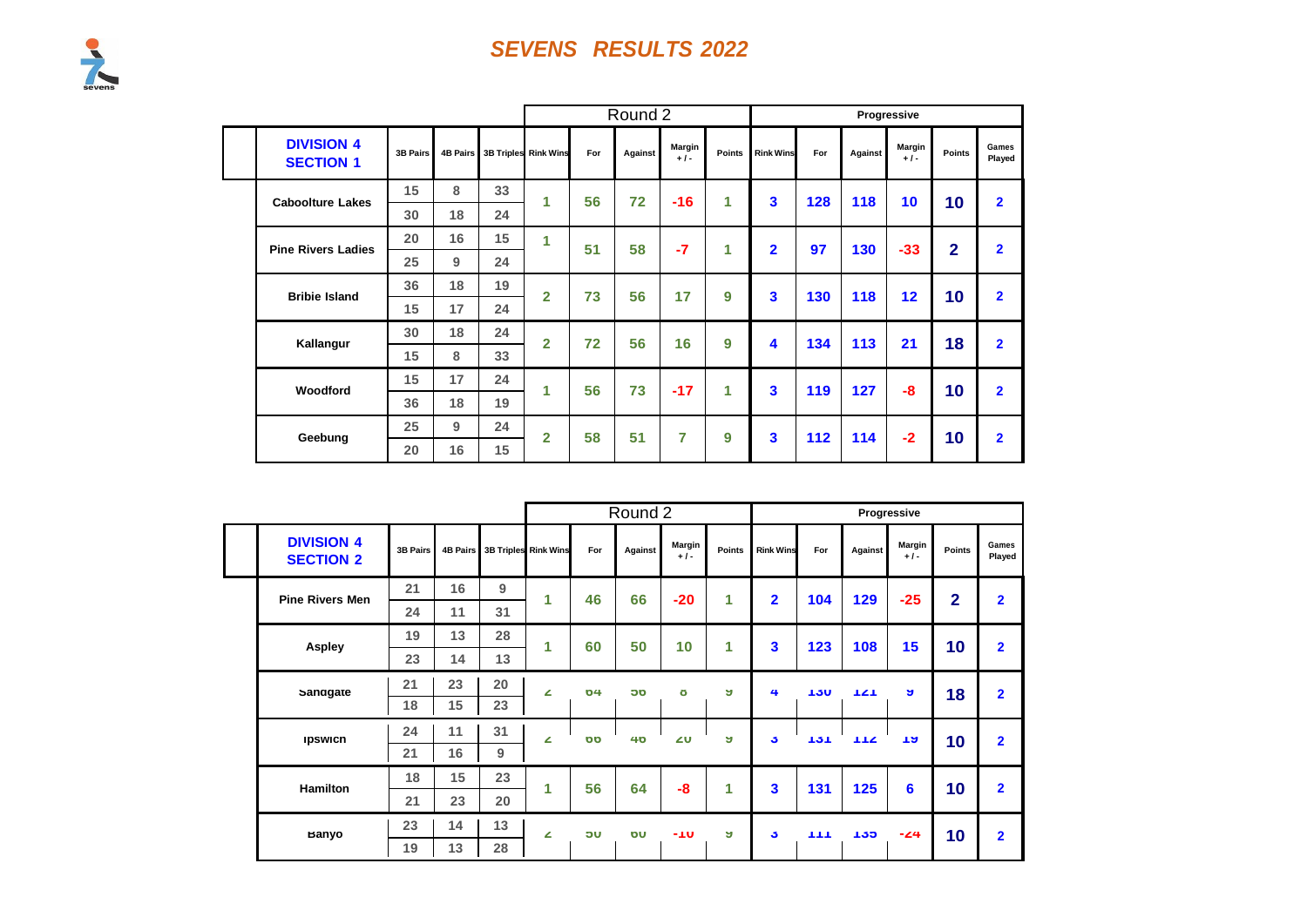

|  |                 |                        |                 |                   |                 |                               |     | Round 2 |                 |        |                  |     |         | Progressive     |                |                 |
|--|-----------------|------------------------|-----------------|-------------------|-----------------|-------------------------------|-----|---------|-----------------|--------|------------------|-----|---------|-----------------|----------------|-----------------|
|  |                 | <b>DIVISION 4</b><br>0 | <b>3B Pairs</b> |                   |                 | 4B Pairs 3B Triples Rink Wins | For | Against | Margin<br>$+1-$ | Points | <b>Rink Wins</b> | For | Against | Margin<br>$+1-$ | Points         | Games<br>Played |
|  |                 | Dalby                  | 10              | 22                | 9               | 1                             | 41  | 64      | $-23$           | 1      | $\overline{2}$   | 98  | 123     | $-25$           | $\overline{2}$ | $\overline{2}$  |
|  |                 |                        | 24              | 8                 | 32 <sup>2</sup> |                               |     |         |                 |        |                  |     |         |                 |                |                 |
|  |                 | Beenleigh              | 26              | $22 \overline{ }$ | 14              | $\overline{2}$                | 62  | 58      | 4               | 9      | 4                | 121 | 115     | 6               | 18             | $\overline{2}$  |
|  |                 |                        | 19              | 12                | 27              |                               |     |         |                 |        |                  |     |         |                 |                |                 |
|  | Salisbury       | 24                     | 12 <sub>2</sub> | 26                | $\overline{2}$  | 62                            | 51  | 11      | 9               | 3      | 109              | 120 | $-11$   | 10              | $\overline{2}$ |                 |
|  |                 |                        | 15              | 19                | 17              |                               |     |         |                 |        |                  |     |         |                 |                |                 |
|  |                 | North Ipswich          | 24              | 8                 | 32 <sub>2</sub> | $\overline{2}$                | 64  | 41      | 23              | 9      | 4                | 133 | 88      | 45              | 18             | $\overline{2}$  |
|  |                 | Lowood                 | 10              | $22 \overline{ }$ | 9               |                               |     |         |                 |        |                  |     |         |                 |                |                 |
|  |                 |                        | 15              | 19                | 17              | 1                             | 51  | 62      | $-11$           | 1      | 1                | 90  | 135     | $-45$           | 1              | $\overline{2}$  |
|  | South Toowoomba |                        | 24              | 12 <sub>2</sub>   | 26              |                               |     |         |                 |        |                  |     |         |                 |                |                 |
|  |                 | 19                     | 12              | 27                | 1               | 58                            | 62  | $-4$    | 1               | 4      | 131              | 101 | 30      | 11              | $\overline{2}$ |                 |
|  |                 | 26                     | 22              | 14                |                 |                               |     |         |                 |        |                  |     |         |                 |                |                 |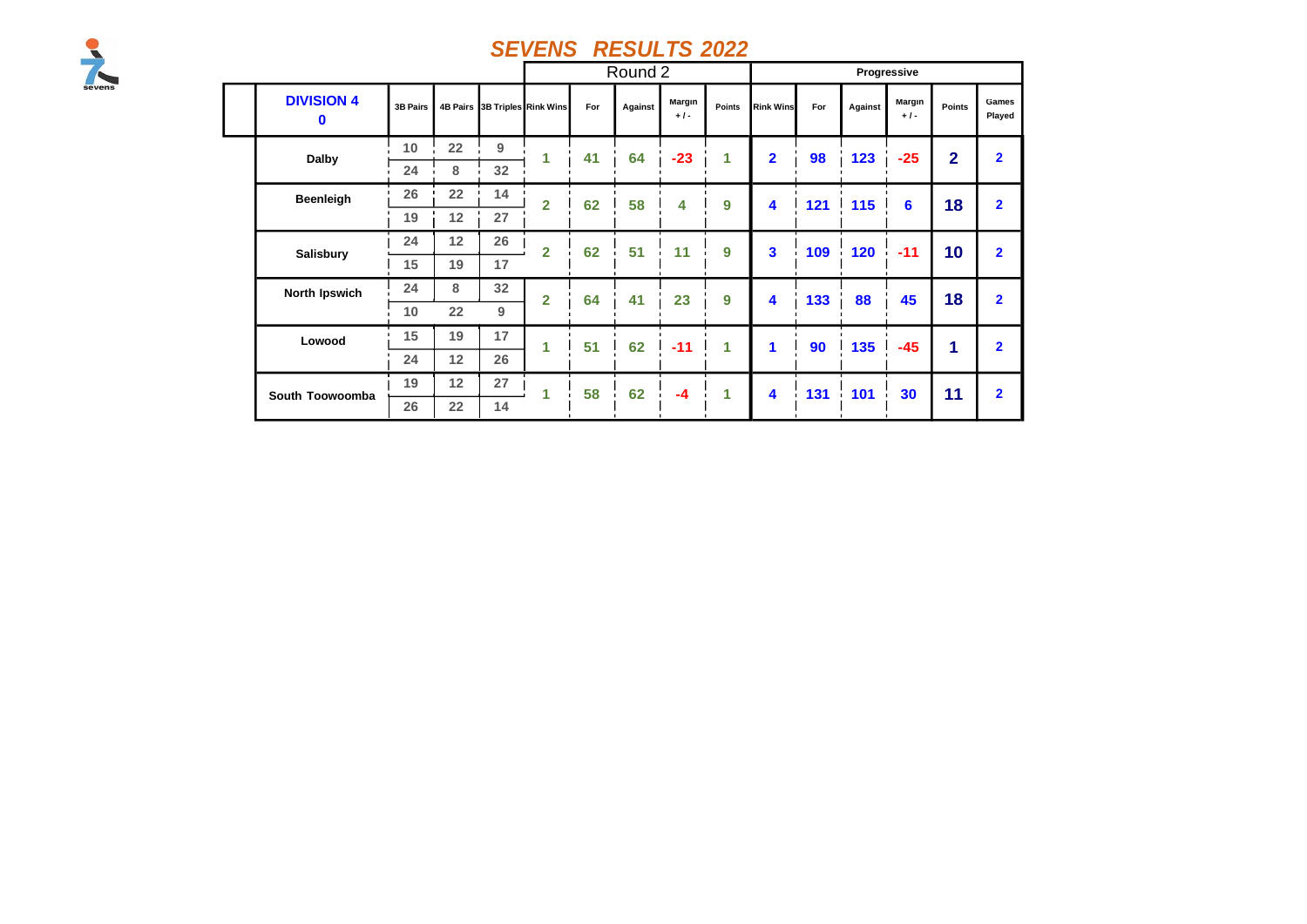|                               |                 |                 |    |                      |     | Round 2 |                 |                      |                         |     |         | Progressive     |                |                 |
|-------------------------------|-----------------|-----------------|----|----------------------|-----|---------|-----------------|----------------------|-------------------------|-----|---------|-----------------|----------------|-----------------|
| <b>DIVISION 4</b><br>$\bf{0}$ | <b>3B Pairs</b> | <b>4B Pairs</b> |    | 3B Triples Rink Wins | For | Against | Margin<br>$+1-$ | Points               | <b>Rink Wins</b>        | For | Against | Margin<br>$+1-$ | Points         | Games<br>Played |
| <b>Tweed Heads</b>            | 16              | 21              | 20 | 1                    | 57  | 58      | $-1$            | $\blacktriangleleft$ | $\overline{2}$          | 124 | 116     | 8               | $\overline{2}$ | $\overline{2}$  |
|                               | 21              | 16              | 21 |                      |     |         |                 |                      |                         |     |         |                 |                |                 |
| <b>Mt Gravatt</b>             | 11              | 25              | 16 | 1                    | 52  | 71      | $-19$           | $\blacktriangleleft$ | 3                       | 110 | 138     | $-28$           | 10             | $\overline{2}$  |
|                               | 34              | 10              | 27 |                      |     |         |                 |                      |                         |     |         |                 |                |                 |
| <b>Jindalee</b>               | 22              | 13              | 21 | 1                    | 56  | 62      | $-6$            | $\blacktriangleleft$ | $\overline{\mathbf{3}}$ | 113 | 108     | 5               | 10             | $\overline{2}$  |
|                               | 25              | 20              | 17 |                      |     |         |                 |                      |                         |     |         |                 |                |                 |
| Carina                        | 21              | 16              | 21 | $\overline{2}$       | 58  | 57      | 1               | 9                    | 3                       | 104 | 114     | $-10$           | 10             | $\overline{2}$  |
|                               | 16              | 21              | 20 |                      |     |         |                 |                      |                         |     |         |                 |                |                 |
| <b>Logan City</b>             | 25              | 20              | 17 | $\overline{2}$       | 62  | 56      | 6               | 9                    | $\overline{2}$          | 113 | 132     | $-19$           | 9              | $\overline{2}$  |
|                               | 22              | 13              | 21 |                      |     |         |                 |                      |                         |     |         |                 |                |                 |
| <b>Broadbeach</b>             | 34              | 10              | 27 | $\overline{2}$       | 71  | 52      | 19              | 9                    | 5                       | 147 | 103     | 44              | 19             | $\overline{2}$  |
|                               | 11              | 25              | 16 |                      |     |         |                 |                      |                         |     |         |                 |                |                 |

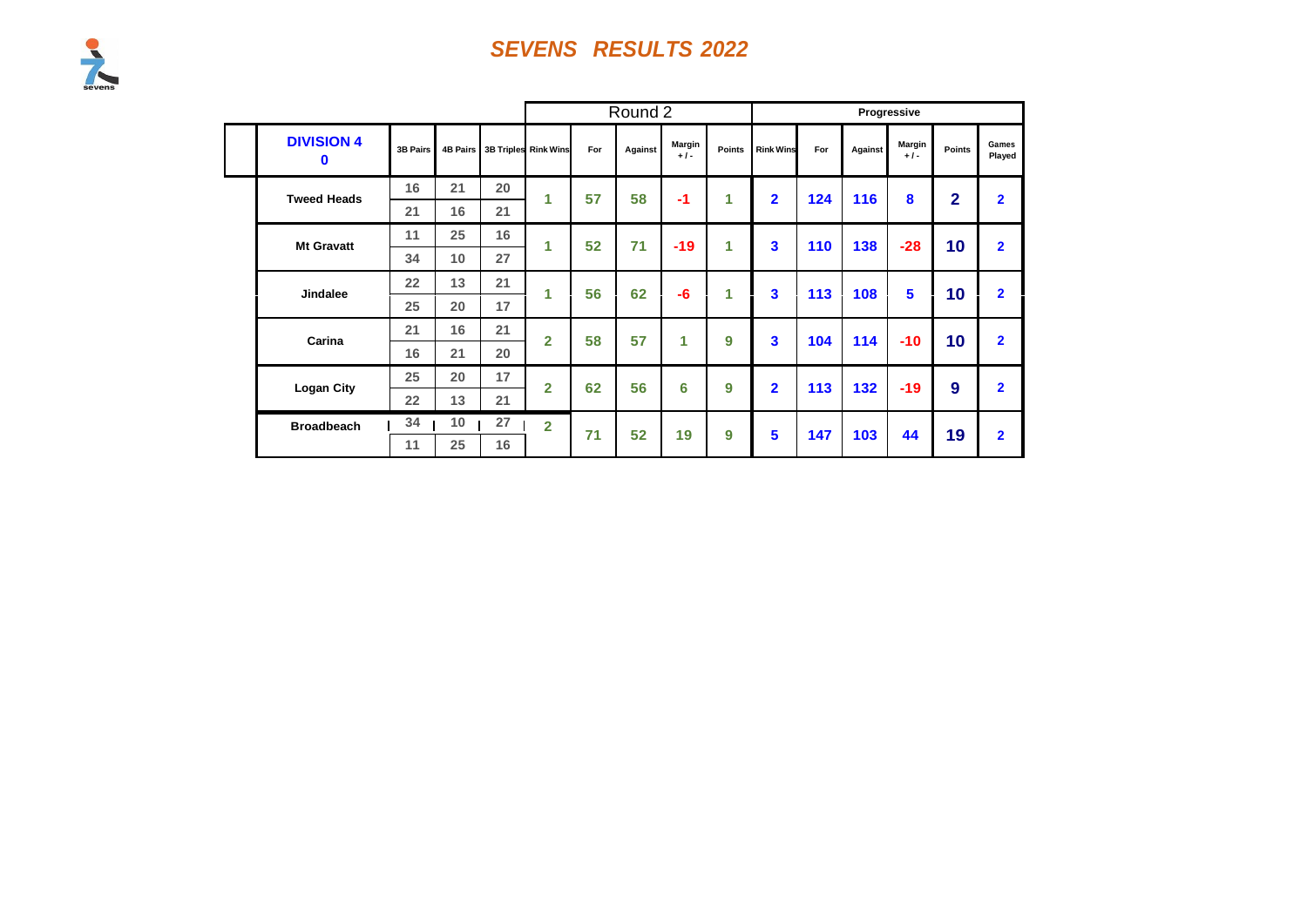|  |                                       |                 |                 |    |                             |     | Round 2 |                 |               |                  |     |         | Progressive     |                |                 |
|--|---------------------------------------|-----------------|-----------------|----|-----------------------------|-----|---------|-----------------|---------------|------------------|-----|---------|-----------------|----------------|-----------------|
|  | <b>DIVISION 5</b><br><b>SECTION 1</b> | <b>3B Pairs</b> | <b>4B Pairs</b> |    | <b>3B Triples Rink Wins</b> | For | Against | Margin<br>$+1-$ | <b>Points</b> | <b>Rink Wins</b> | For | Against | Margin<br>$+1-$ | Points         | Games<br>Played |
|  | <b>Northern Suburbs</b>               | 11              | 10              | 16 |                             | 37  | 88      | $-51$           |               | $\overline{2}$   | 99  | 148     | $-49$           | 9              | $\overline{2}$  |
|  |                                       | 27              | 29              | 32 |                             |     |         |                 |               |                  |     |         |                 |                |                 |
|  | Sandgate                              | 30              | 10              | 13 | 1                           | 53  | 72      | $-19$           | 1             | $\overline{2}$   | 113 | 134     | $-21$           | $\overline{2}$ | $\overline{2}$  |
|  |                                       | 13              | 23              | 36 |                             |     |         |                 |               |                  |     |         |                 |                |                 |
|  | <b>Bramble Bay</b>                    | 15              | 17              | 21 |                             | 53  | 63      | $-10$           |               | 3                | 135 | 112     | 23              | 10             | $\overline{2}$  |
|  |                                       | 20              | 20              | 23 |                             |     |         |                 |               |                  |     |         |                 |                |                 |
|  | <b>Bribie Island</b>                  | 27              | 29              | 32 | 3                           | 88  | 37      | 51              | 10            | 3                | 137 | 119     | 18              | 10             | $\overline{2}$  |
|  |                                       | 11              | 10              | 16 |                             |     |         |                 |               |                  |     |         |                 |                |                 |
|  | Geebung                               | 20              | 20              | 23 | $\overline{\mathbf{3}}$     | 63  | 53      | 10              | 10            | 4                | 123 | 111     | 12 <sub>2</sub> | 11             | $\overline{2}$  |
|  |                                       | 15              | 17              | 21 |                             |     |         |                 |               |                  |     |         |                 |                |                 |
|  | Narangba                              | 13              | 23              | 36 | $\overline{2}$              | 72  | 53      | 19              | 9             | 4                | 130 | 113     | 17              | 18             | $\overline{2}$  |
|  |                                       | 30              | 10              | 13 |                             |     |         |                 |               |                  |     |         |                 |                |                 |

|                                       |                 |    |    |                               |                 | Round 2   |                 |               |                  |      |         | Progressive     |                |                 |
|---------------------------------------|-----------------|----|----|-------------------------------|-----------------|-----------|-----------------|---------------|------------------|------|---------|-----------------|----------------|-----------------|
| <b>DIVISION 5</b><br><b>SECTION 2</b> | <b>3B Pairs</b> |    |    | 4B Pairs 3B Triples Rink Wins | For             | Against   | Margin<br>$+1-$ | <b>Points</b> | <b>Rink Wins</b> | For  | Against | Margin<br>$+1-$ | <b>Points</b>  | Games<br>Played |
| <b>Wellers Hill</b>                   | 29              | 8  | 21 | $\overline{2}$                | 58              | 53        | 5               | 9             | 4                | 127  | 105     | $22 \,$         | 18             | $\overline{2}$  |
|                                       | 18              | 17 | 18 |                               |                 |           |                 |               |                  |      |         |                 |                |                 |
| <b>Logan City</b>                     | 12              | 25 | 10 | 4                             | 47              | 67        | $-20$           | 1             | $\overline{2}$   | 99   | 136     | $-37$           | $\overline{2}$ | $\overline{2}$  |
|                                       | 24              | 10 | 33 |                               |                 |           |                 |               |                  |      |         |                 |                |                 |
| <b>Broadbeach</b>                     | 25              | 21 | 32 | J.                            | $\overline{10}$ | <b>OC</b> | 20              | ΠU            | 4                | 131  | 110     | TD.             | 11             | $\overline{2}$  |
|                                       | 17              | 18 | 23 |                               |                 |           |                 |               |                  |      |         |                 |                |                 |
| wynnum                                | 18              | 17 | 18 | т                             | 53              | <b>OC</b> | -၁              | т             | J.               | TTT  | TТ      |                 | 10             | $\overline{2}$  |
|                                       | 29              | 8  | 21 |                               |                 |           |                 |               |                  |      |         |                 |                |                 |
| Carina                                | 17              | 18 | 23 |                               | 58              | 78        | $-20$           |               | 1                | 104  | 161     | $-57$           | 1              | $\overline{2}$  |
|                                       | 25              | 21 | 32 |                               |                 |           |                 |               |                  |      |         |                 |                |                 |
| <b>I weed Heads</b>                   | 24              | 10 | 33 | ∠                             | $\mathbf{v}$    | 41        | ΖU              | A.            | 4                | יטכי | ಀಀ      | $\mathbf{a}$    | 18             | $\overline{2}$  |
|                                       | 12              | 25 | 10 |                               |                 |           |                 |               |                  |      |         |                 |                |                 |

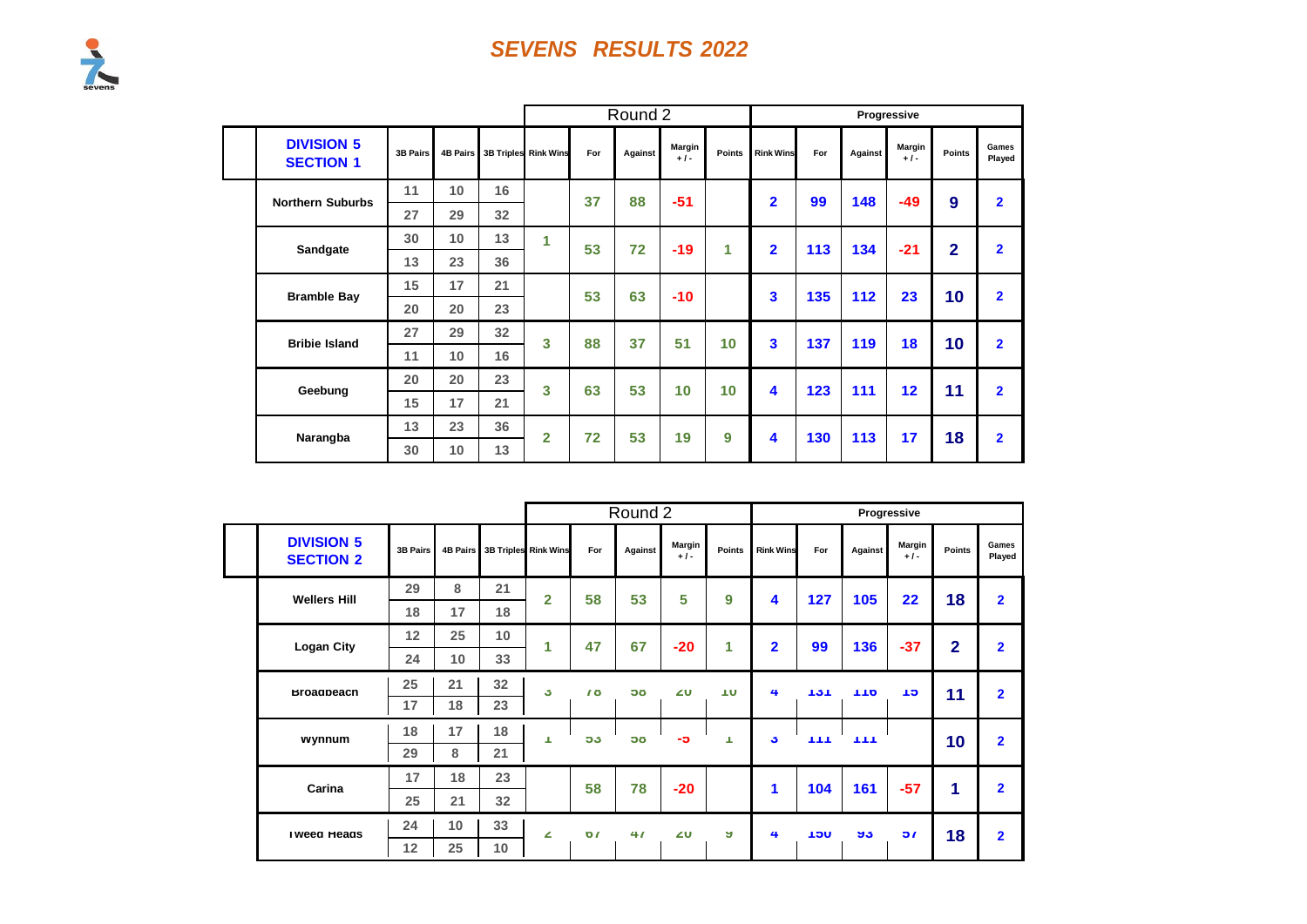

|                               |                 |    |    |                               |     | Round 2 |                 |        |                  |     |         | Progressive     |                |                 |
|-------------------------------|-----------------|----|----|-------------------------------|-----|---------|-----------------|--------|------------------|-----|---------|-----------------|----------------|-----------------|
| <b>DIVISION 5</b><br>$\bf{0}$ | <b>3B Pairs</b> |    |    | 4B Pairs 3B Triples Rink Wins | For | Against | Margin<br>$+1-$ | Points | <b>Rink Wins</b> | For | Against | Margin<br>$+1-$ | Points         | Games<br>Played |
| <b>Chermside</b>              | 21              | 9  | 8  | 1                             | 38  | 77      | $-39$           | 1      | $\overline{2}$   | 96  | 132     | $-36$           | $\overline{2}$ | $\overline{2}$  |
|                               | 18              | 25 | 34 |                               |     |         |                 |        |                  |     |         |                 |                |                 |
| Ipswich                       | 23              | 18 | 16 | $\overline{2}$                | 57  | 47      | 10              | 9      | 4                | 112 | 105     | $\overline{7}$  | 18             | $\overline{2}$  |
|                               | $\overline{7}$  | 15 | 25 |                               |     |         |                 |        |                  |     |         |                 |                |                 |
| <b>Pine Rivers</b>            | 19              | 12 | 19 |                               | 50  | 67      | $-17$           |        | 1                | 96  | 131     | $-35$           | 1              | $\overline{2}$  |
|                               | 22              | 19 | 26 |                               |     |         |                 |        |                  |     |         |                 |                |                 |
| Kallangur                     | 18              | 25 | 34 | $\overline{2}$                | 77  | 38      | 39              | 9      | 4                | 141 | 84      | 57              | 18             | $\overline{2}$  |
|                               | 21              | 9  | 8  |                               |     |         |                 |        |                  |     |         |                 |                |                 |
| Gaythorne                     | 22              | 19 | 26 | 3                             | 67  | 50      | 17              | 10     | 5                | 145 | 102     | 43              | 19             | $\overline{2}$  |
|                               | 19              | 12 | 19 |                               |     |         |                 |        |                  |     |         |                 |                |                 |
| <b>Hamilton</b>               | 7               | 15 | 25 | 1                             | 47  | 57      | $-10$           | 1      | $\overline{2}$   | 99  | 135     | $-36$           | $\overline{2}$ | $\overline{2}$  |
|                               | 23              | 18 | 16 |                               |     |         |                 |        |                  |     |         |                 |                |                 |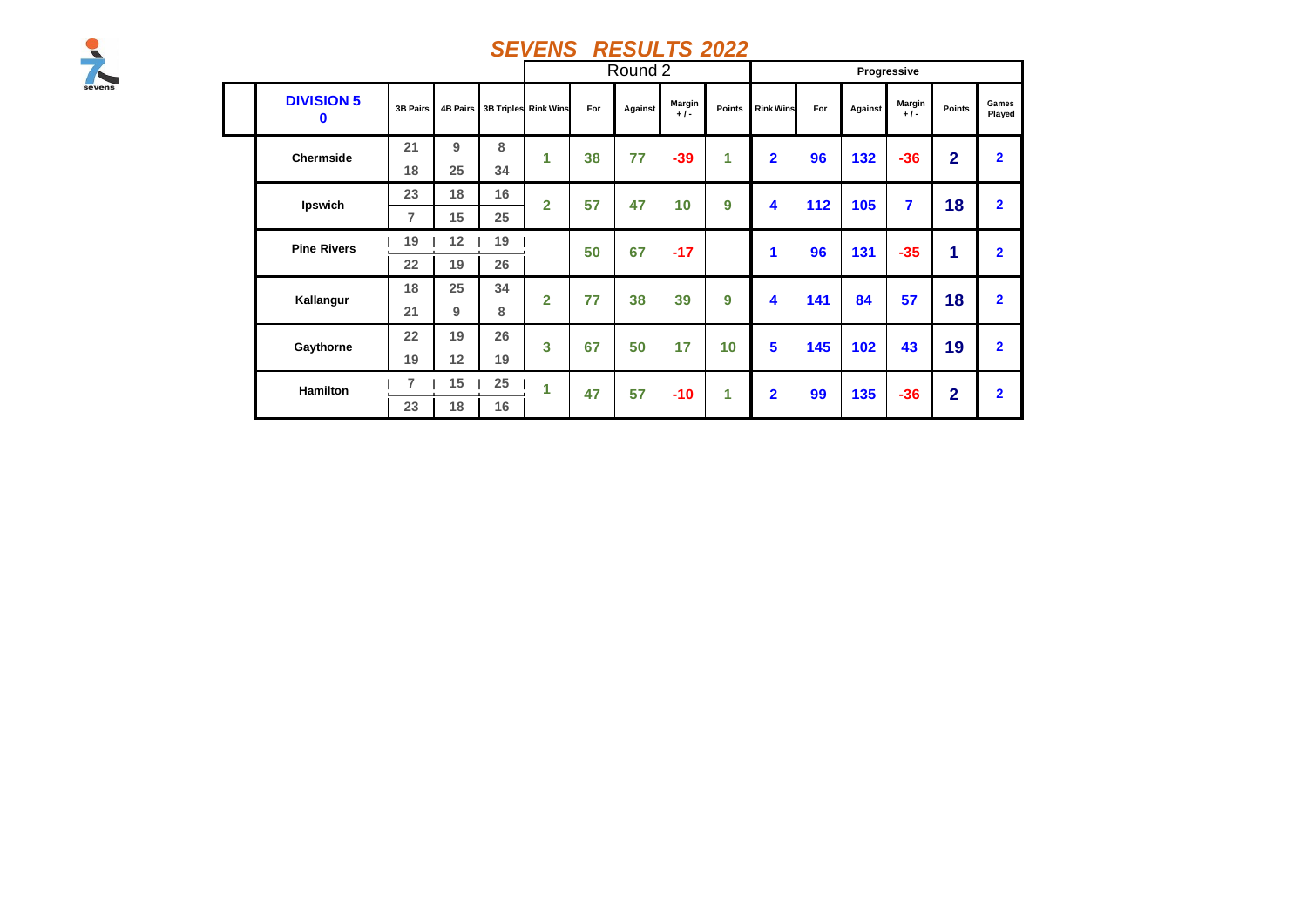

|                        |          |                 |    | Round 2                     |     |         |                 |        |                  | Progressive |         |                 |        |                 |
|------------------------|----------|-----------------|----|-----------------------------|-----|---------|-----------------|--------|------------------|-------------|---------|-----------------|--------|-----------------|
| <b>DIVISION 5</b><br>0 | 3B Pairs | <b>4B Pairs</b> |    | <b>3B Triples Rink Wins</b> | For | Against | Margin<br>$+1-$ | Points | <b>Rink Wins</b> | For         | Against | Margin<br>$+1-$ | Points | Games<br>Played |
| Beenleigh              | 20       | 14              | 23 | 1                           | 57  | 59      | $-2$            | 1      | 1                | 110         | 126     | $-16$           | 1      | $\overline{2}$  |
|                        | 24       | 15              | 20 |                             |     |         |                 |        |                  |             |         |                 |        |                 |
| Canungra               | 29       | 25              | 35 | 3                           | 89  | 46      | 43              | 10     | 6                | 156         | 99      | 57              | 20     | $\overline{2}$  |
|                        | 14       | 14              | 18 |                             |     |         |                 |        |                  |             |         |                 |        |                 |
| <b>Pardise Point</b>   | 14       | 11              | 13 |                             | 38  | 66      | $-28$           |        |                  | 77          | 143     | $-66$           |        | $\overline{2}$  |
|                        | 27       | 14              | 25 |                             |     |         |                 |        |                  |             |         |                 |        |                 |
| <b>Russell Island</b>  | 24       | 15              | 20 | $\overline{2}$              | 59  | 57      | $\overline{2}$  | 9      | 5                | 136         | 96      | 40              | 19     | $\overline{2}$  |
|                        | 20       | 14              | 23 |                             |     |         |                 |        |                  |             |         |                 |        |                 |
| Manly                  | 27       | 14              | 25 | 3                           | 66  | 38      | 28              | 10     | 6                | 159         | 76      | 83              | 20     | $\overline{2}$  |
|                        | 14       | 11              | 13 |                             |     |         |                 |        |                  |             |         |                 |        |                 |
|                        | 14       | 14              | 18 |                             | 46  | 89      | $-43$           |        |                  | 84          | 182     | $-98$           |        | $\overline{2}$  |
| Coorparoo              | 29       | 25              | 35 |                             |     |         |                 |        |                  |             |         |                 |        |                 |

|  |                        |          |                |    |                      |                | Round 2   |                 |        |                         |            |         | Progressive     |               |                         |
|--|------------------------|----------|----------------|----|----------------------|----------------|-----------|-----------------|--------|-------------------------|------------|---------|-----------------|---------------|-------------------------|
|  | <b>DIVISION 5</b><br>0 | 3B Pairs | 4B Pairs       |    | 3B Triples Rink Wins | For            | Against   | Margin<br>$+1-$ | Points | <b>Rink Wins</b>        | For        | Against | Margin<br>$+1-$ | <b>Points</b> | Games<br>Played         |
|  | Dalby                  | 33       | 15             | 30 | 3                    | 78             | 40        | 38              | 10     | 6                       | 154        | 89      | 65              | 20            | $\overline{2}$          |
|  |                        | 12       | 11             | 17 |                      |                |           |                 |        |                         |            |         |                 |               |                         |
|  | west roowoompa         | 16       | 13             | 14 |                      | 4 <sub>5</sub> | <b>DA</b> | -40             |        |                         | স∠         | 145     | -၁၁             |               | $\overline{2}$          |
|  |                        | 30       | 17             | 22 |                      |                |           |                 |        |                         |            |         |                 |               |                         |
|  | <b>Salisbury</b>       | 32       | $\overline{7}$ | 17 | $\overline{2}$       | 56             | 54        | $\overline{2}$  | 9      | $\overline{\mathbf{3}}$ | 106        | 124     | $-18$           | 10            | $\overline{2}$          |
|  |                        | 13       | 27             | 14 |                      |                |           |                 |        |                         |            |         |                 |               |                         |
|  |                        | 12       | 11             | 17 |                      | 4 <b>U</b>     | 78        | $-38$           |        | z                       | <b>110</b> | 128     | -18             | 9             | $\overline{2}$          |
|  | North Toowoomba        | 33       | 15             | 30 |                      |                |           |                 |        |                         |            |         |                 |               |                         |
|  | Laidley<br>Rosewood    | 13       | 27             | 14 | 1                    | 54             | 56        | $-2$            | 1      | 1                       | 98         | 132     | $-34$           | 1             | $\overline{2}$          |
|  |                        | 32       | $\overline{7}$ | 17 |                      |                |           |                 |        |                         |            |         |                 |               |                         |
|  |                        | 30       | 17             | 22 | 3                    | 69             | 43        | 26              | 10     | 6                       | 145        | 87      | 58              | 20            | $\overline{\mathbf{2}}$ |
|  |                        | 16       | 13             | 14 |                      |                |           |                 |        |                         |            |         |                 |               |                         |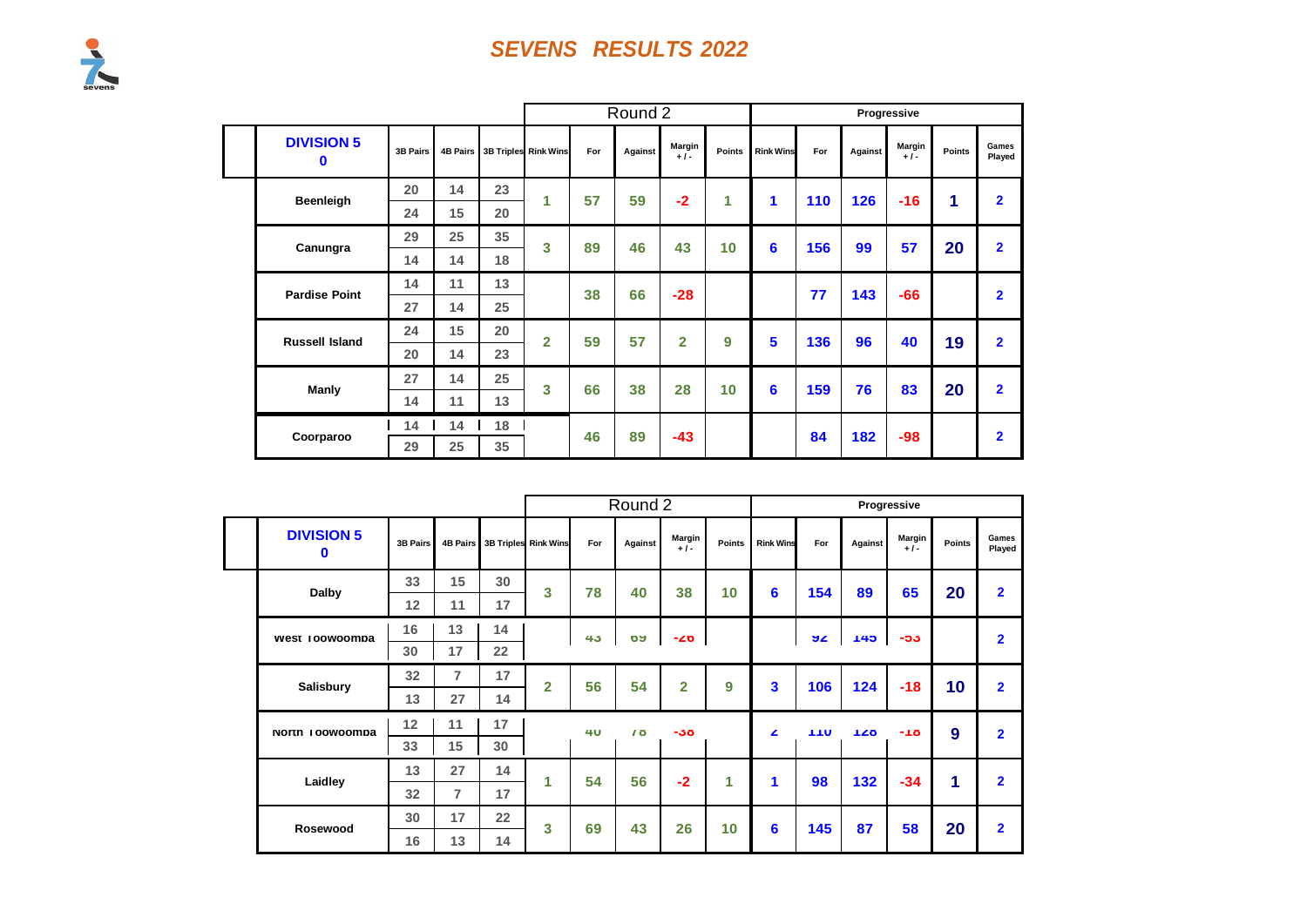|                                       |                 |                 |                   |                      |     | Round 2 |                 |               |                  |     |         | Progressive     |                |                         |
|---------------------------------------|-----------------|-----------------|-------------------|----------------------|-----|---------|-----------------|---------------|------------------|-----|---------|-----------------|----------------|-------------------------|
| <b>DIVISION 6</b><br><b>SECTION 1</b> | <b>3B Pairs</b> | <b>4B Pairs</b> |                   | 3B Triples Rink Wins | For | Against | Margin<br>$+1-$ | <b>Points</b> | <b>Rink Wins</b> | For | Against | Margin<br>$+1-$ | Points         | Games<br>Played         |
| Yeronga                               | 13              | 10              | 19                | 1                    | 42  | 64      | $-22$           | 1             | $\overline{2}$   | 101 | 138     | $-37$           | $\overline{2}$ | $\overline{2}$          |
|                                       | 27              | 20              | 17                |                      |     |         |                 |               |                  |     |         |                 |                |                         |
| <b>Mt Gravatt</b>                     | 36              | 35              | 18                | $\overline{2}$       | 89  | 47      | 42              | 9             | 4                | 163 | 106     | 57              | 18             | $\overline{2}$          |
|                                       | 14              | 11              | $22 \overline{ }$ |                      |     |         |                 |               |                  |     |         |                 |                |                         |
| Carina                                | 24              | 17              | 14                | 1                    | 55  | 66      | $-11$           | 1             | $\overline{2}$   | 115 | 117     | $-2$            | $\overline{2}$ | $\overline{2}$          |
|                                       | 20              | 19              | 27                |                      |     |         |                 |               |                  |     |         |                 |                |                         |
| Kallangur                             | 27              | 20              | 17                | $\overline{2}$       | 64  | 42      | 22              | 9             | 4                | 115 | 102     | 13              | 18             | $\overline{2}$          |
|                                       | 13              | 10 <sup>1</sup> | 19                |                      |     |         |                 |               |                  |     |         |                 |                |                         |
| <b>Pine Rivers</b>                    | 20              | 19              | 27                | $\overline{2}$       | 66  | 55      | 11              | 9             | 5                | 136 | 96      | 40              | 19             | $\overline{2}$          |
|                                       | 24              | 17              | 14                |                      |     |         |                 |               |                  |     |         |                 |                |                         |
|                                       | 14              | 11              | 22                | 1                    | 47  | 89      | $-42$           | 1             | 1                | 88  | 159     | $-71$           | 1              | $\overline{\mathbf{2}}$ |
| <b>Jindalee</b>                       | 36              | 35              | 18                |                      |     |         |                 |               |                  |     |         |                 |                |                         |

|                                       |                 |                |    |                               |     | Round 2        |                 |               |                  |            |                  | Progressive      |        |                 |
|---------------------------------------|-----------------|----------------|----|-------------------------------|-----|----------------|-----------------|---------------|------------------|------------|------------------|------------------|--------|-----------------|
| <b>DIVISION 6</b><br><b>SECTION 2</b> | <b>3B Pairs</b> |                |    | 4B Pairs 3B Triples Rink Wins | For | Against        | Margin<br>$+1-$ | <b>Points</b> | <b>Rink Wins</b> | For        | Against          | Margin<br>$+1-$  | Points | Games<br>Played |
| <b>Bramble Bay</b>                    | 23              | 21             | 16 | 1                             | 60  | 63             | $-3$            | 1             | 3                | 119        | 112              | 7                | 10     | $\overline{2}$  |
|                                       | 26              | 14             | 23 |                               |     |                |                 |               |                  |            |                  |                  |        |                 |
| Woodford                              | 15              | 13             | 15 |                               | 43  | 82             | $-39$           |               | 1                | 92         | 141              | $-49$            | 1      | $\overline{2}$  |
|                                       | 31              | 21             | 30 |                               |     |                |                 |               |                  |            |                  |                  |        |                 |
| <b>Brible Island</b>                  | 13              | $\overline{7}$ | 22 |                               | 42  | $\prime\prime$ | -30             |               | J.               | 110        | 110              | $\blacktriangle$ | 10     | $\overline{2}$  |
|                                       | 21              | 33             | 23 |                               |     |                |                 |               |                  |            |                  |                  |        |                 |
| Narangpa                              | 26              | 14             | 23 | ∠                             | 03  | ΌU             | J.              | ы             | ◢                | <b>TUZ</b> | 130 <sub>1</sub> | $-54$            | 9      | $\overline{2}$  |
|                                       | 23              | 21             | 16 |                               |     |                |                 |               |                  |            |                  |                  |        |                 |
| <b>Brighton</b>                       | 21              | 33             | 23 | 3                             | 77  | 42             | 35              | 10            | 6                | 140        | 92               | 48               | 20     | $\overline{2}$  |
|                                       | 13              | 7              | 22 |                               |     |                |                 |               |                  |            |                  |                  |        |                 |
|                                       | 31              | 21             | 30 | J.                            | ÖZ. | 45             | აყ              | ΠU            | J.               | 134        | <b>TUD</b>       | 20               | 10     | $\overline{2}$  |
| KIICOY                                | 15              | 13             | 15 |                               |     |                |                 |               |                  |            |                  |                  |        |                 |

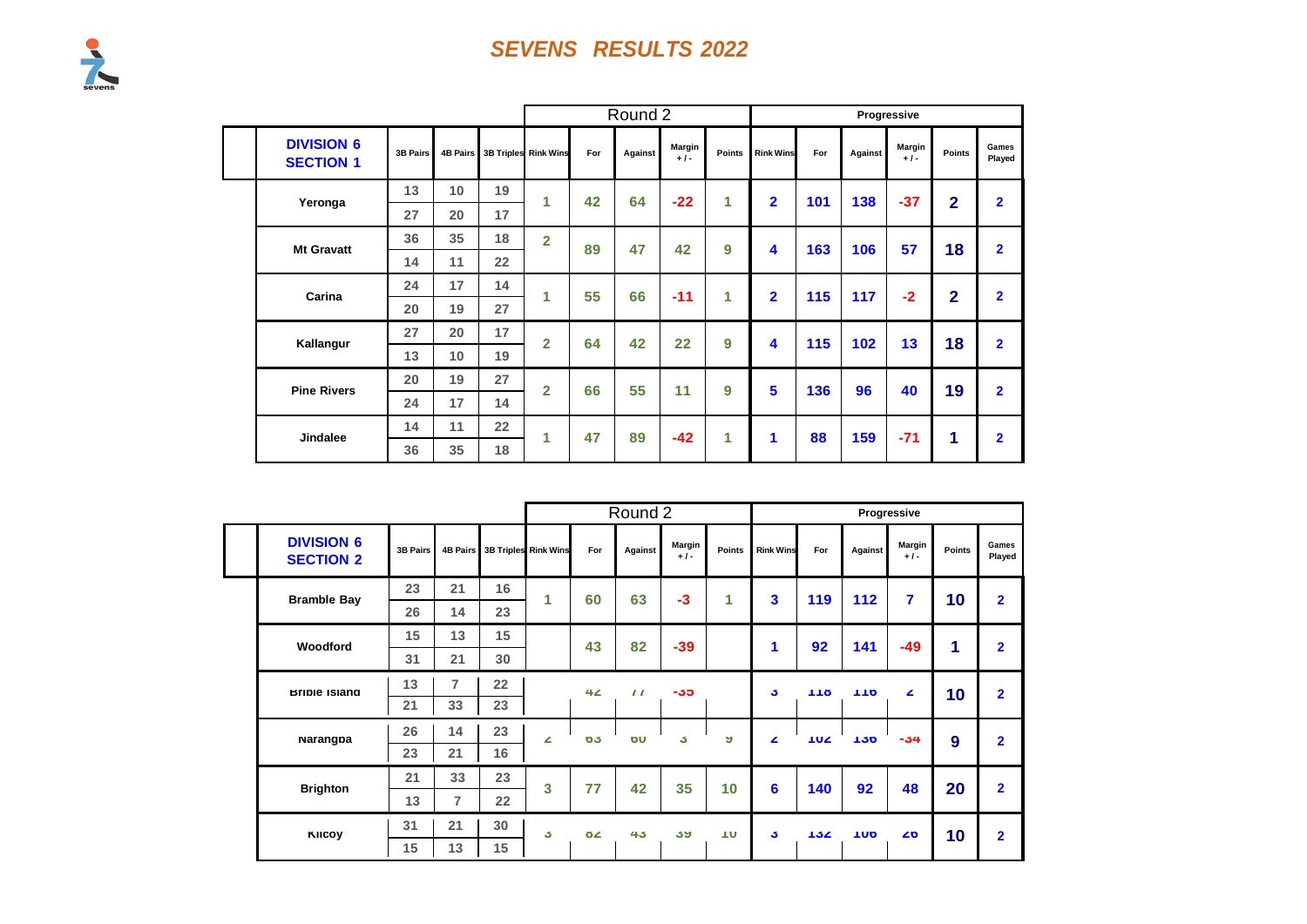

|                           |          |    |    |                                |            | Round 2 |                       |               |                      |            |        | Progressive             |                |                 |
|---------------------------|----------|----|----|--------------------------------|------------|---------|-----------------------|---------------|----------------------|------------|--------|-------------------------|----------------|-----------------|
| <b>DIVISION 6</b><br>0    | 3B Pairs |    |    | 4B Pairs 3B Triples KIIK WIIIS | <b>rui</b> | Ayamst  | <b>Margin</b><br>$+1$ | <b>FUILIS</b> | <b>INITIA VVIITS</b> | <b>rui</b> | Ayamst | Margin<br>$+1$          | <b>FUILIS</b>  | Games<br>Played |
| Chermside                 | 17       | 6  | 22 | $\overline{2}$                 | 45         | 53      | $-8$                  | 9             | 4                    | 55         | 53     | $\overline{\mathbf{2}}$ | 18             | $\overline{2}$  |
|                           | 16       | 17 | 20 |                                |            |         |                       |               |                      |            |        |                         |                |                 |
| <b>Bye</b>                |          |    |    |                                |            |         |                       |               |                      |            |        |                         |                |                 |
|                           | 20       | 28 | 18 | 1                              | 66         | 62      | 4                     | 1             | 3                    | 128        | 128    |                         | 10             | $\overline{2}$  |
| Geebung                   | 27       | 14 | 21 |                                |            |         |                       |               |                      |            |        |                         |                |                 |
| <b>Pine Rivers Ladies</b> | 16       | 17 | 20 | 1                              | 53         | 45      | 8                     | 1             | $\overline{2}$       | 119        | 107    | 12                      | $\overline{2}$ | $\overline{2}$  |
|                           | 17       | 6  | 22 |                                |            |         |                       |               |                      |            |        |                         |                |                 |
| Hamilton                  | 27       | 14 | 21 | $\overline{2}$                 | 62         | 66      | $-4$                  | 9             | 4                    | 124        | 113    | 11                      | 18             | $\overline{2}$  |
|                           | 20       | 28 | 18 |                                |            |         |                       |               |                      |            |        |                         |                |                 |
| Sandgate                  |          |    |    | $\overline{2}$                 | 6          |         | 6                     | 9             | 3                    | 53         | 62     | $-9$                    | 10             | $\overline{2}$  |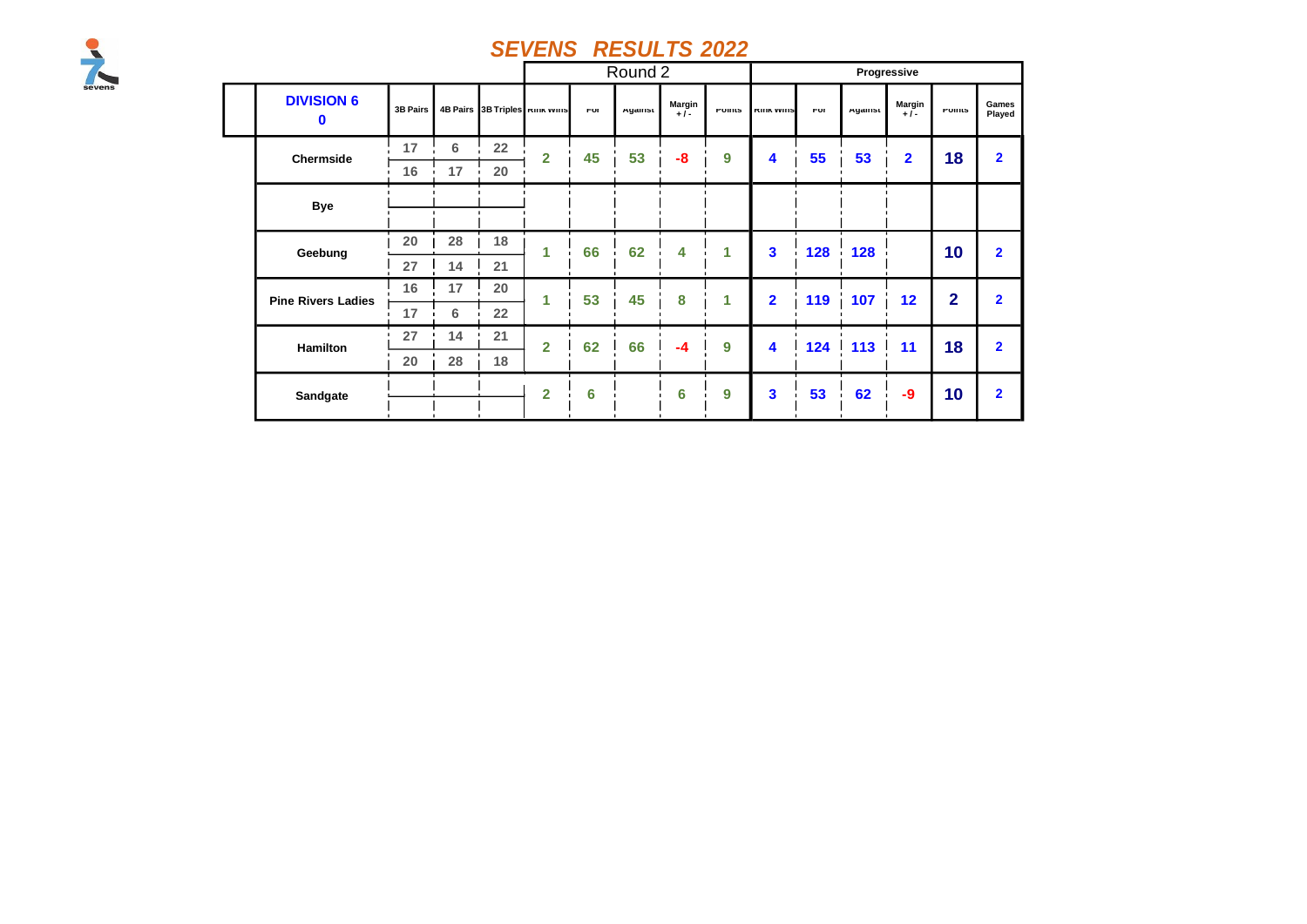|                               |                 |    |    |                               |     | Round 2 |                 |        |                         |     |         | Progressive     |               |                 |
|-------------------------------|-----------------|----|----|-------------------------------|-----|---------|-----------------|--------|-------------------------|-----|---------|-----------------|---------------|-----------------|
| <b>DIVISION 6</b><br>$\bf{0}$ | <b>3B Pairs</b> |    |    | 4B Pairs 3B Triples Rink Wins | For | Against | Margin<br>$+1-$ | Points | <b>Rink Wins</b>        | For | Against | Margin<br>$+1-$ | <b>Points</b> | Games<br>Played |
| Ipswich                       | 23              | 16 | 27 | $\overline{2}$                | 66  | 53      | 13              | 9      | $\overline{2}$          | 112 | 119     | $-7$            | 9             | $\overline{2}$  |
|                               | 14              | 26 | 13 |                               |     |         |                 |        |                         |     |         |                 |               |                 |
| South Toowoomba               | 15              | 21 | 15 | 1                             | 51  | 74      | $-23$           | 1      | $\overline{\mathbf{4}}$ | 117 | 120     | $-3$            | 11            | $\overline{2}$  |
|                               | 29              | 14 | 31 |                               |     |         |                 |        |                         |     |         |                 |               |                 |
| <b>Tarragindi/Salisbury</b>   | 21              | 19 | 29 | $\overline{2}$                | 69  | 47      | 22              | 9      | $\overline{2}$          | 124 | 113     | 11              | 9             | $\overline{2}$  |
|                               | 22              | 12 | 13 |                               |     |         |                 |        |                         |     |         |                 |               |                 |
| <b>Windsor Ladies</b>         | 14              | 26 | 13 | 1                             | 53  | 66      | $-13$           | 1      | 4                       | 119 | 121     | $-2$            | 11            | $\overline{2}$  |
|                               | 23              | 16 | 27 |                               |     |         |                 |        |                         |     |         |                 |               |                 |
| North Ipswich                 | 22              | 12 | 13 | 1                             | 47  | 69      | $-22$           | 1      | 3                       | 118 | 124     | -6              | 10            | $\overline{2}$  |
|                               | 21              | 19 | 29 |                               |     |         |                 |        |                         |     |         |                 |               |                 |
| <b>Salisbury</b>              | 29              | 14 | 31 | $\overline{2}$                | 74  | 51      | 23              | 9      | 3                       | 129 | 122     | 7               | 10            | $\overline{2}$  |
|                               | 15              | 21 | 15 |                               |     |         |                 |        |                         |     |         |                 |               |                 |

|  |                                                 |                 |    |                               |                |            | Round 2               |                 |        |                  |            |         | Progressive     |        |                 |
|--|-------------------------------------------------|-----------------|----|-------------------------------|----------------|------------|-----------------------|-----------------|--------|------------------|------------|---------|-----------------|--------|-----------------|
|  | <b>DIVISION 6</b><br>0                          | <b>3B Pairs</b> |    | 4B Pairs 3B Triples Rink Wins |                | For        | Against               | Margin<br>$+1-$ | Points | <b>Rink Wins</b> | For        | Against | Margin<br>$+1-$ | Points | Games<br>Played |
|  | <b>McKenzie Park</b>                            | 19              | 27 | 35                            | 3              | 81         | 40                    | 41              | 10     | 6                | 171        | 80      | 91              | 20     | $\overline{2}$  |
|  |                                                 | 16              | 6  | 18                            |                |            |                       |                 |        |                  |            |         |                 |        |                 |
|  | Logan City                                      | 17              | 10 | 11                            |                | 50         | $\prime\prime$        | -39             |        |                  | <b>70</b>  | 107     | -09             |        | $\overline{2}$  |
|  |                                                 | 28              | 24 | 25                            |                |            |                       |                 |        |                  |            |         |                 |        |                 |
|  | <b>Paradise Point</b>                           | 13              | 17 | 17                            | 4              | 47         | 80                    | $-33$           | 1      | 1                | 91         | 145     | $-54$           | 1      | $\overline{2}$  |
|  |                                                 | 31              | 14 | 35                            |                |            |                       |                 |        |                  |            |         |                 |        |                 |
|  | <b>Burleign Heads</b>                           | 16              | 6  | 18                            |                | 4 <b>0</b> | $\sigma$ <sup>1</sup> | -41             |        | J.               | <b>GUT</b> | 125     | -20             | 10     | $\overline{2}$  |
|  |                                                 | 19              | 27 | 35                            |                |            |                       |                 |        |                  |            |         |                 |        |                 |
|  | <b>Tamborine Mountain</b><br><b>Tweed Heads</b> | 31              | 14 | 35                            | $\overline{2}$ | 80         | 47                    | 33              | 9      | 3                | 130        | 110     | 20              | 10     | $\overline{2}$  |
|  |                                                 | 13              | 17 | 17                            |                |            |                       |                 |        |                  |            |         |                 |        |                 |
|  |                                                 | 28              | 24 | 25                            | 3              | 77         | 38                    | 39              | 10     | 5                | 140        | 88      | 52              | 19     | $\overline{2}$  |
|  |                                                 | 17              | 10 | 11                            |                |            |                       |                 |        |                  |            |         |                 |        |                 |

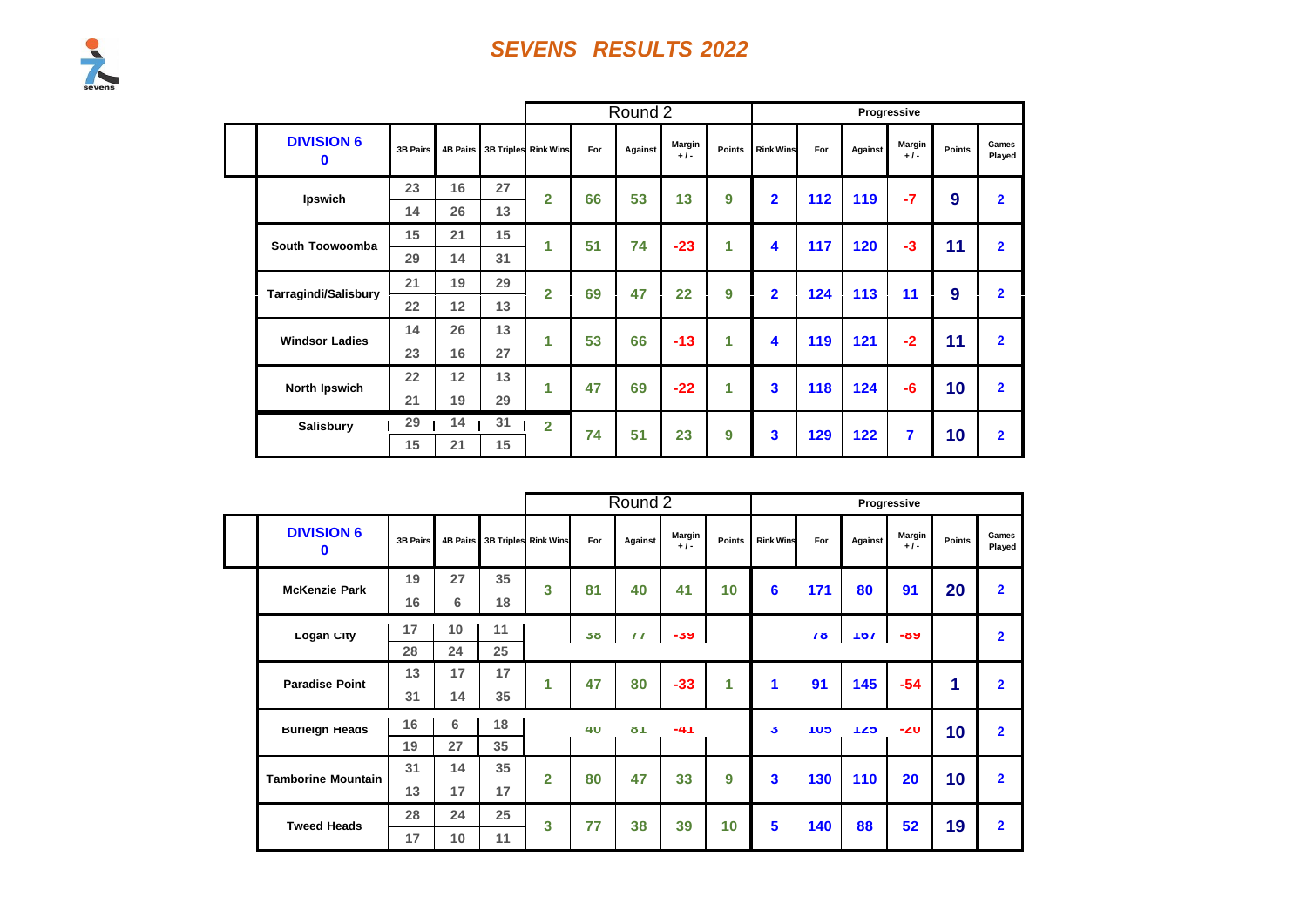

|                               |                 |    |    |                               |     | Round 2 |                 |        |                  |     |         | Progressive     |        |                 |
|-------------------------------|-----------------|----|----|-------------------------------|-----|---------|-----------------|--------|------------------|-----|---------|-----------------|--------|-----------------|
| <b>DIVISION 6</b><br>$\bf{0}$ | <b>3B Pairs</b> |    |    | 4B Pairs 3B Triples Rink Wins | For | Against | Margin<br>$+1-$ | Points | <b>Rink Wins</b> | For | Against | Margin<br>$+1-$ | Points | Games<br>Played |
| North Toowoomba               |                 |    |    | $\overline{2}$                | 25  |         | 25              | 9      | 5                | 108 | 64      | 44              | 19     | $\overline{2}$  |
| D ayton                       | 16              | 15 | 20 |                               | 51  | 67      | $-16$           |        |                  | 115 | 150     | $-35$           |        | $\mathbf{2}$    |
|                               | 23              | 23 | 21 |                               |     |         |                 |        |                  |     |         |                 |        |                 |
| Tannymorel                    | 27              | 26 | 23 | 3                             | 76  | 42      | 34              | 10     | 5                | 87  | 42      | 45              | 19     | $\overline{2}$  |
|                               | 16              | 10 | 16 |                               |     |         |                 |        |                  |     |         |                 |        |                 |
| <b>Bye</b>                    |                 |    |    |                               |     |         |                 |        |                  |     |         |                 |        |                 |
| Toowoomba                     | 16              | 10 | 16 |                               | 42  | 76      | $-34$           |        | $\overline{2}$   | 99  | 136     | $-37$           | 9      | $\overline{2}$  |
|                               | 27              | 26 | 23 |                               |     |         |                 |        |                  |     |         |                 |        |                 |
| South Toowoomba               | 23              | 23 | 21 | 3                             | 67  | 51      | 16              | 10     | 4                | 127 | 108     | 19              | 11     | $\overline{2}$  |
|                               | 16              | 15 | 20 |                               |     |         |                 |        |                  |     |         |                 |        |                 |